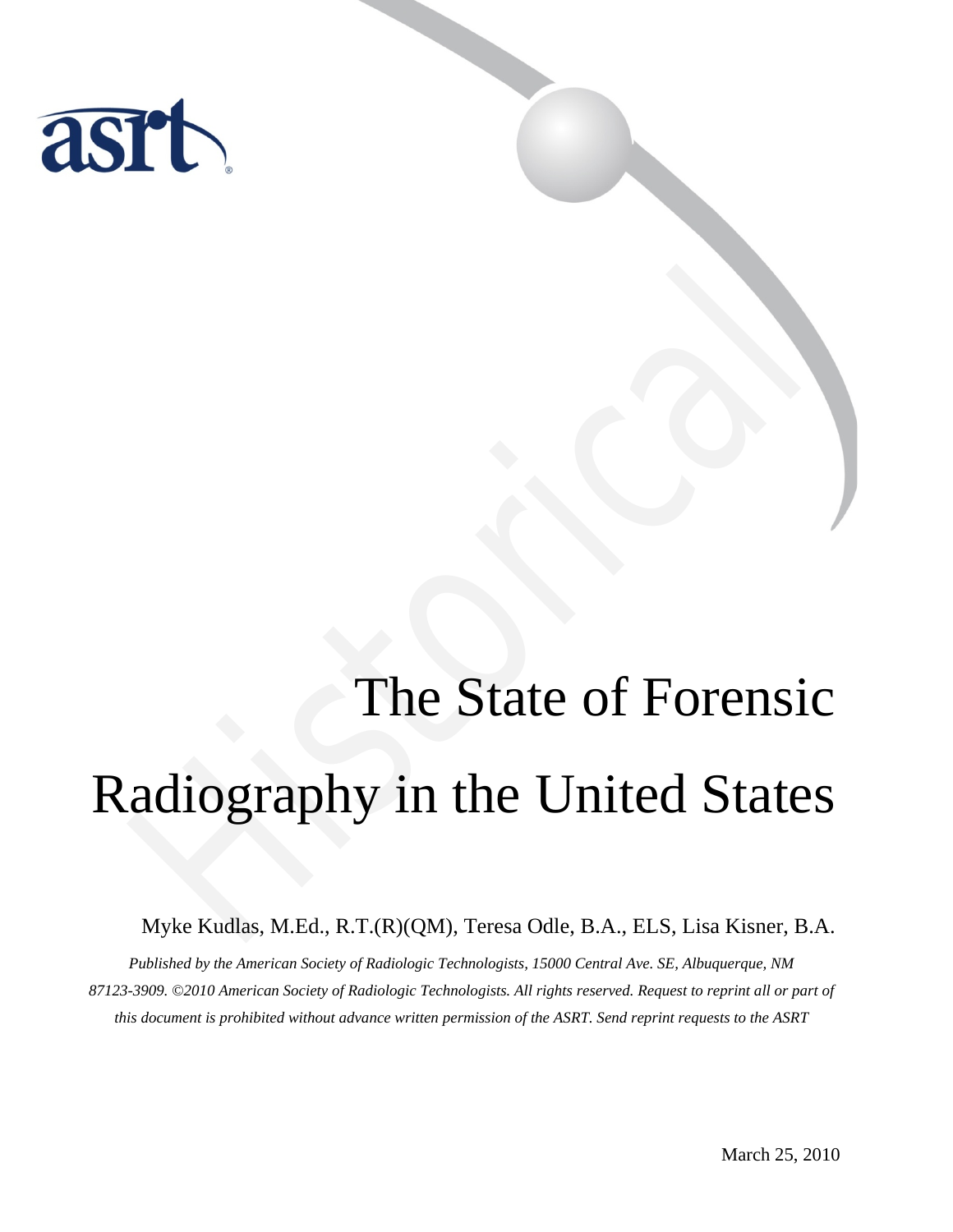[We] have been presented with a photograph taken by means of a new scientific discovery the same being acknowledged in the arts and in the science. It knocks for admission at the temple of learning and what shall we do or say? Close fast the doors or open wide the portals? … Modern science has made it possible to look beneath the tissues of the human body, and has aided surgery in the telling of the hidden mysteries. We believe it to be our duty, if you please, to be the first to so consider it in admitting in evidence a process known and acknowledged as a determinate science. The exhibits will be admitted in evidence.<sup>1</sup>

Judge Owen E. Lefevre of the District Court of Denver spoke these words in 1896 as he presided over a malpractice suit, becoming the first U.S. judge to admit radiographs into evidence in a civil case. As the courts struggled with the role of radiographs and expert testimony into the early 20th century, most judges adopted the basic procedure applied by Judge Lefevre. This included establishing that "a skilled operator, operating with adequate equipment under proper conditions, had produced the particular image."<sup>2</sup>

Today, digital imaging requires that operators understand and pay attention to variable technical factors.<sup>3</sup> The use of computed tomography  $(CT)$  in forensic investigation is growing and other technologies once reserved primarily for diagnostic medical imaging are proving useful to forensic investigators.<sup>4,5</sup>

In effect, any diagnostic imaging examination can be considered a forensic examination.6 Radiologic technologists, the medical personnel who perform diagnostic imaging examinations in hospitals, outpatient imaging centers and physician offices, perform radiologic procedures for the 2 million women who are physically assaulted by their partners each year in the United States<sup>7</sup>or the nearly 200,000 children a year who are victims of physical abuse.<sup>8</sup> The radiologic technologist may not know at the time that the examination findings may be used as critical legal evidence. determinate science. The exhibits will be admitted in evidence.<sup>1</sup><br>Judge Owen E. Lefevre of the District Court of Denver spoke these words in 1896 as hesided over a malpractice suit, becoming the first U.S. judge to admit

Forensic radiography is more than imaging of human remains or bullet fragments; it is the application of diagnostic imaging technology and examinations to questions of law.<sup>6</sup> In the United States, however, the definition, scope and use of forensic radiology examination results are poorly defined. Although radiography is one of the most common scientific methods used to accumulate and analyze forensic evidence, forensic radiography is not recognized formally as a forensic science discipline in the United States.<sup>5</sup>

As a result, the availability and performance of forensic radiography examinations whether on a cadaver in a medical examiner's office or a patient who may be a victim of a violent crime in a community hospital — vary greatly in protocol, procedure, technique and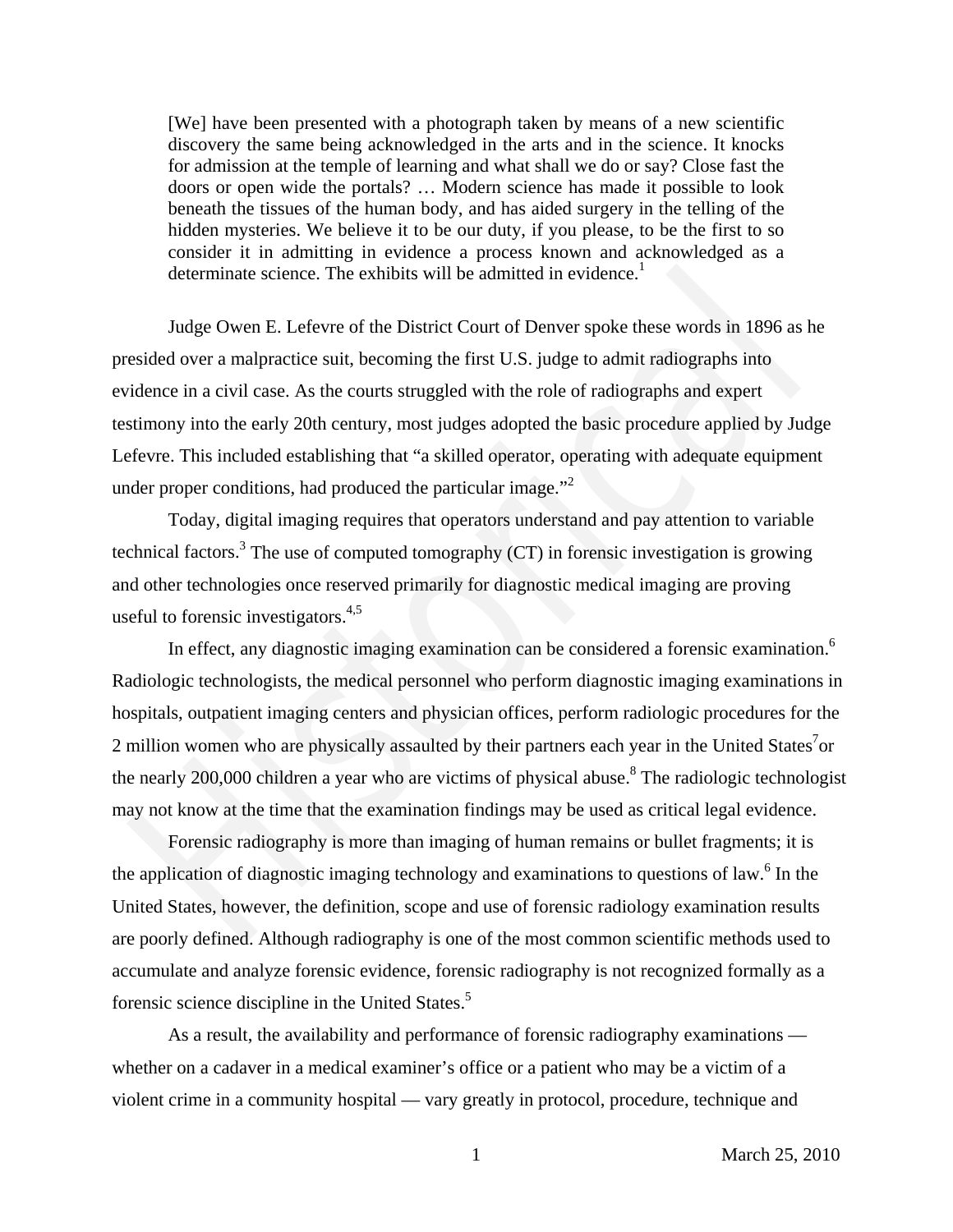quality. The educational preparation and qualifications of the person performing the examination also vary widely.5,9,10

# **The Evolution of Forensic Radiography**

Forensic sciences have received more recognition from the general public in recent years, largely because of popular television shows. Results of forensic investigations can help identify victims of a mass casualty event, lead to development of improved technology to prevent future deaths or serve as the difference between acquittal and conviction in a court of law.<sup>10,11,12</sup>

Forensic medicine is not new, however. Medicine and law have interacted for thousands of years. The distinct discipline of forensic medicine appeared in the late 16th and early 17th centuries. Massachusetts established the first U.S. medical examiner system in 1871 and other states followed. The modern forensic system developed in the 20th century and remains a loosely related arrangement of various legal and medical disciplines.<sup>13</sup> Radiologic technology not only has provided evidence for legal cases but has helped lead to the development of new legal theories and practices regarding visual evidence. $2$ 

Dr. B.G. Brogdon, a former chairman of the department of radiology at the University of South Alabama and a consultant in forensic radiology to the Office of the State Medical Examiner, is considered the foremost U.S. authority on forensic radiology. He defines it as the performance, interpretation and reporting of radiological examinations and procedures for use in courts and legal matters.<sup>13</sup> For the purposes of this paper, the term forensic radiography is used rather than forensic radiology because the paper addresses the work of the personnel who perform the imaging examinations. Radiology refers to the broad field of medical imaging, but radiography refers to the "recording" or conducting of the examinations. Forensic sciences have received more recognition from the general public in recent year<br>gely because of popular television shows. Results of forensic investigations can help identif<br>times of a mass casuality event, lead to

Wilhelm Conrad Roentgen's discovery of the x-ray in 1895 led to increased use of the noninvasive technology to help diagnose disease. The first use of x-rays in criminal forensics actually occurred a few days before Roentgen submitted his discovery for publication when a radiograph helped demonstrate a bullet fragment lodged in a shooting victim's leg. A physics professor in Canada had conducted the x-ray examination; the radiograph was submitted as evidence of attempted murder in court.<sup>14</sup>

Today, forensic radiography comprises primarily digital radiography and CT. The scope of application is broad, sometimes underutilized and largely undefined. Forensic science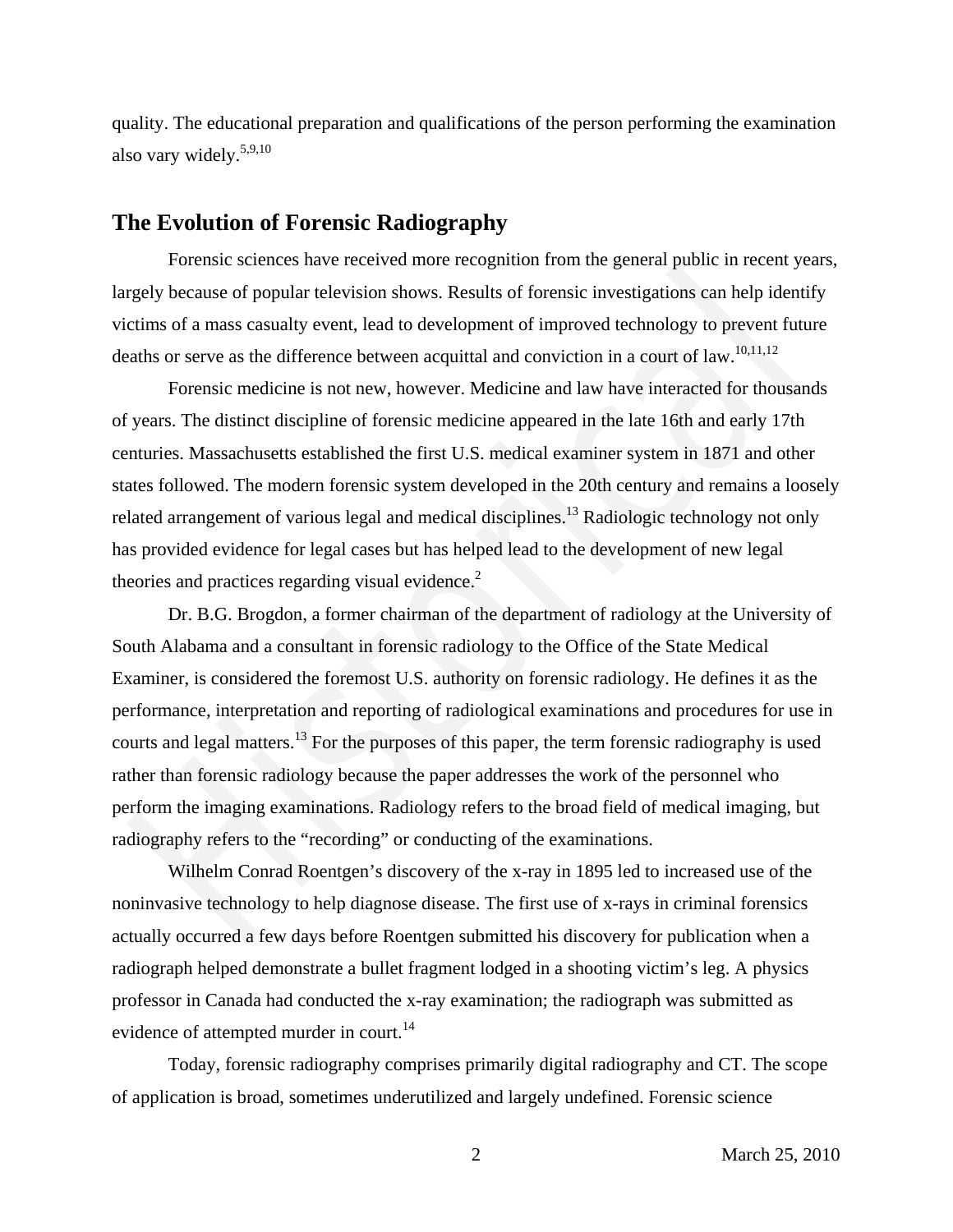agencies and organizations are dealing with issues such as funding and staff training that may or may not include radiologic imaging. Overall, the United States lags behind other developed nations in education and systematic use of forensic technology.<sup>12</sup> Forensic radiography is evolving continually to include other radiologic specialties; diagnostic and forensic use of imaging is blending in the medical setting.  $6,14$ 

The term "forensic imaging" also requires clarification for this paper. Professionals and literature in radiologic and other medical fields commonly use the term "imaging" to refer to a hospital's radiology department or the use of radiography and other diagnostic imaging modalities to examine patients. Within the forensic science field, "forensic imaging" generally encompasses preparation and examination of all photographic and videotaped evidence and preparing court exhibits vs. specifically radiography; therefore we have avoided use of the forensic imaging term and referred to all medical imaging under the radiography umbrella.<sup>15,16</sup> The term "forensic imaging" also requires clarification for this paper. Professionals and<br>rature in radiologic and other medical fields commonly use the term "imaging" to refer to a<br>spital's radiologic and other medical fi

# **A Quality Imperative**

Regardless of the current state of forensic radiography in the United States, one fact remains clear: the law has influenced medicine, and medicine has influenced the law. Specifically, early use of medical x-rays was influenced by legal legitimization of the radiography as credible evidence and radiographs have helped influence legal decisions.<sup>2</sup>

There is a fundamental obligation to ensure that all forensic examinations and procedures are performed with quality and safety as priorities. As the world's largest radiologic science organization, the American Society of Radiologic Technologists (ASRT) represents 134,000 medical imaging and radiation therapy professionals (see Appendix A). Therefore, it is essential that the ASRT examine the state of forensic radiography in the United States. The purpose of this white paper is to explore current issues regarding the performance of forensic radiography and to recommend suggestions for further discussion or improvement.

# **Forensic Radiography Task Force**

In 2007, the ASRT formed a Forensic Radiography Task Force. The purpose of the task force was to gain recognition for forensic radiography in the United States and to encourage development of continuing education in forensic sciences for radiologic technologists. These representatives of forensic radiography practice and education discussed technologist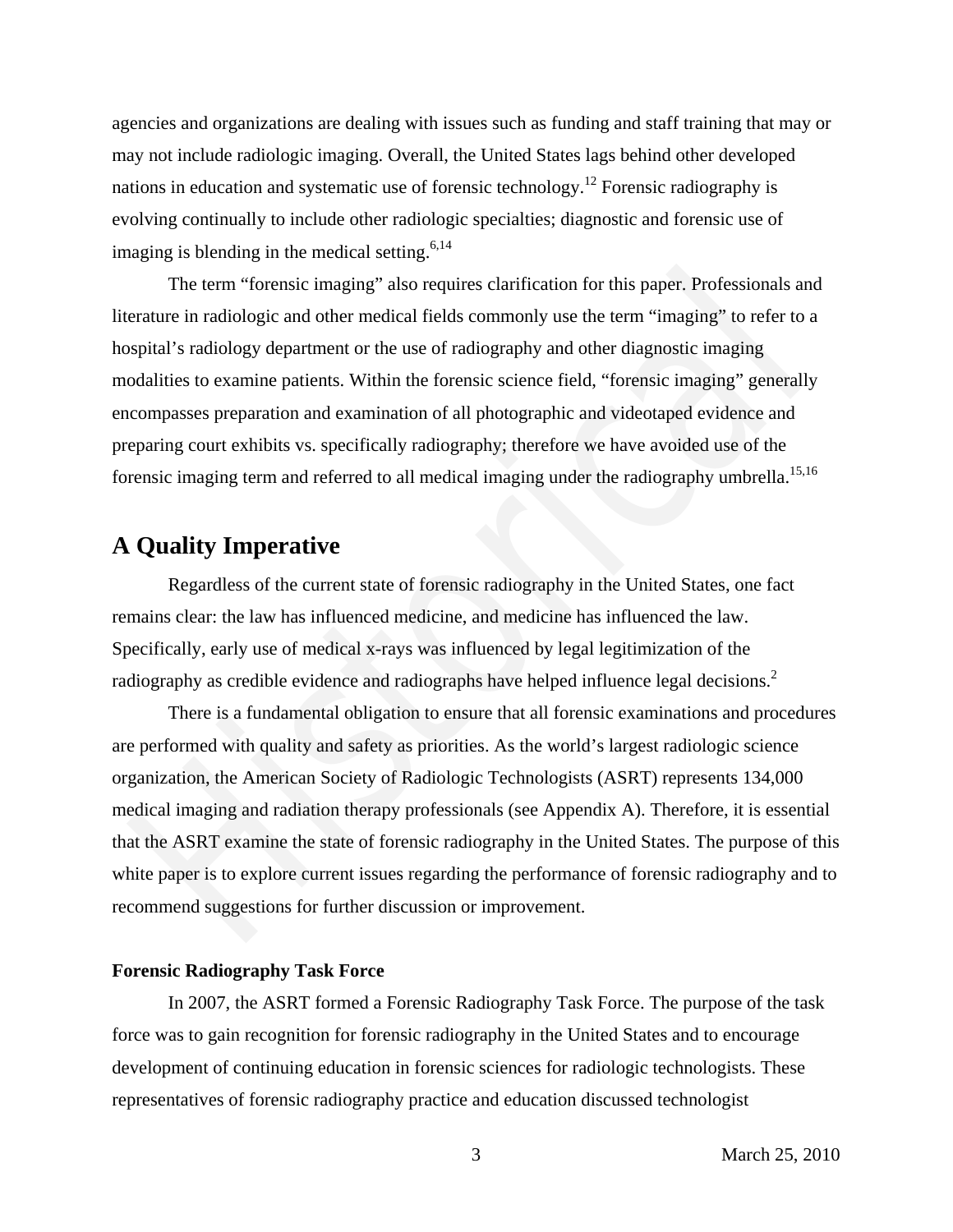membership in the American Academy of Forensic Sciences, international recognition of forensic radiography, educational opportunities in forensic radiography and responses to U.S. disasters through regional Disaster Mortuary Operational Response Teams, or DMORT.

The task force members designed the ASRT Forensic Radiography Survey. It was sent to all 720 National Association of Medical Examiners (NAME) members in September 2008. A total of 77 NAME members responded to questions about radiographic equipment and performance, interpretation and quality of radiographic procedures at their facilities. Most medical examiners  $(88.3\%$  [95% CI, 82.3% - 94.3%]) indicated that images were produced at their facilities.<sup>9</sup> The survey results were shared with NAME and distributed to task force members.

In November 2008, task force members discussed a visit to the United Kingdom to gather information on forensic radiography programs and practice. Task force members also prepared questions for the ASRT Enrollment Snapshot of Radiography, Radiation Therapy and Nuclear Medicine Technology Programs 2009 to determine interest in forensic components of curriculum and access to medical examiner offices.

In March 2009, task force representatives met with forensic radiographers and educators in the United Kingdom. The U.K. radiographers shared information on equipment, maintenance, documentation, forensic radiography guidelines and protocols and education programs (Connie Mitchell, M.A., R.T.(R)(CT), assistant professor and radiography program director, Nebraska Medical Center School of Allied Health Professions; and Linda K. Holden, M.S., R.T.(R)(QM), RDMS, FASRT, director of radiography department, Western Medical Associates in Casper, Wyo., written communication, March, 2009) 77 NAME members responded to questions about radiographic equipment and performance<br>repretation and quality of radiographic procedures at their facilities. Most medical examine<br>repretation and quality of radiographic proce

The task force met again in October 2009 to discuss suggestions for improving the quality of forensic radiography in the United States and plans for development of an educational framework for forensic radiography. The task force member names and biographies are included in Appendix B.

## **The Role of the Radiologic Technologist**

Matters regarding radiologic technology practice normally involve hospitals, private physician offices and outpatient imaging centers. Examining forensic radiography issues involves a number of medical, government and industrial settings and equipment models. Forensic radiography is unique in that the subject of a forensic examination often is not a live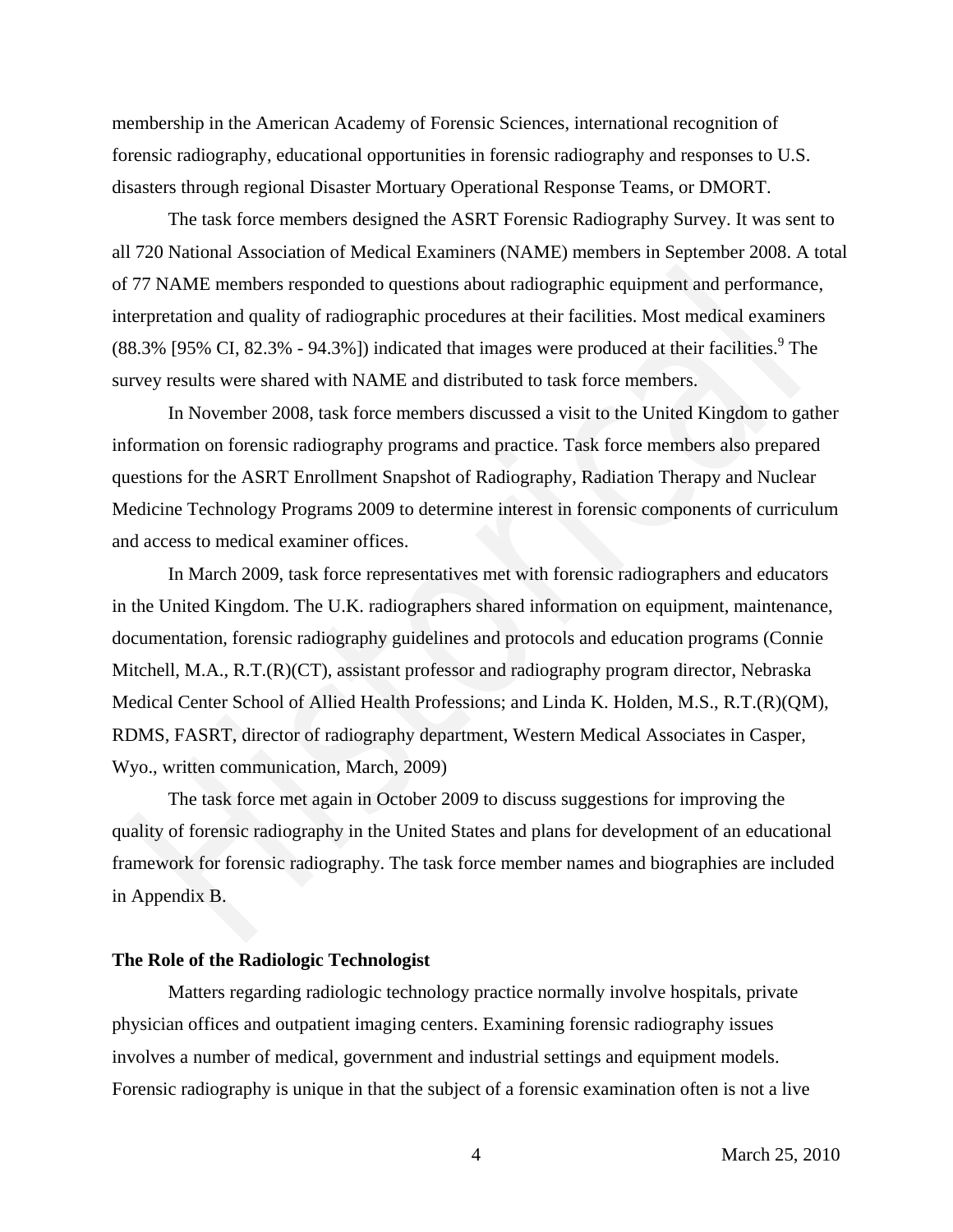patient (e.g., postmortem examination or radiography of suspicious packages, forged documents, antiques or suspected art forgeries). In addition, people who are not radiologic technologists often perform these examinations. On the other hand, radiologic technologists working in diagnostic medical settings routinely perform radiologic procedures on patients who may be victims of nonaccidental injuries. The images the technologists produce are important legally as well as clinically. It is important to ensure that technologists understand the medical-legal aspects of these examinations.

As task force members have investigated and discussed the issues surrounding the current state of forensic radiography, they have remained aware of the many social, legal, ethical and policy concerns involved.

# **Scope of Forensic Radiography**

The most recognized use of forensic radiography is postmortem study, particularly to determine cause of death or injury.<sup>9,17</sup> Forensic radiography may be used to investigate accidental or nonaccidental injury. The scope of forensic radiography does not end with these types of investigations. Forensic professionals often rely on imaging, increasingly CT, to help identify remains at local medical examiner offices or at the scenes of mass casualties. Radiologic evidence may be used in civil and criminal court cases ranging from fraud to assault. In all legal uses of radiologic imaging, the image must be of a quality high enough for admission as credible evidence. The person who performs the examination must accurately mark and notate the image for the radiologist and other health or science professionals and expert witnesses who will interpret the image.<sup>3,17,18</sup> The following summary of forensic radiography applications is not comprehensive, but provides an overview of some of the common uses of radiologic imaging for forensic purposes. Appendix C defines some of the radiology terms used in the following sections. For the set interest in the matter and the matter and the medical-legal and the medical-legal and is clinically. It is important to ensure that technologists understand the medical-legal peets of these examinations.<br>As ta

# **Evaluating Nonaccidental Injury**

Radiography's role in documenting fractures, injury patterns and occult injuries is well established.<sup>19</sup> Many children and victims of domestic violence are patients of radiologic technologists. These patients may have vague medical histories or present detail unrelated to the abusive injury, making it difficult for radiologic technologists and radiologists who suspect that the injuries are the result of nonaccidental causes.<sup>20</sup> Guidance for radiographers from the Society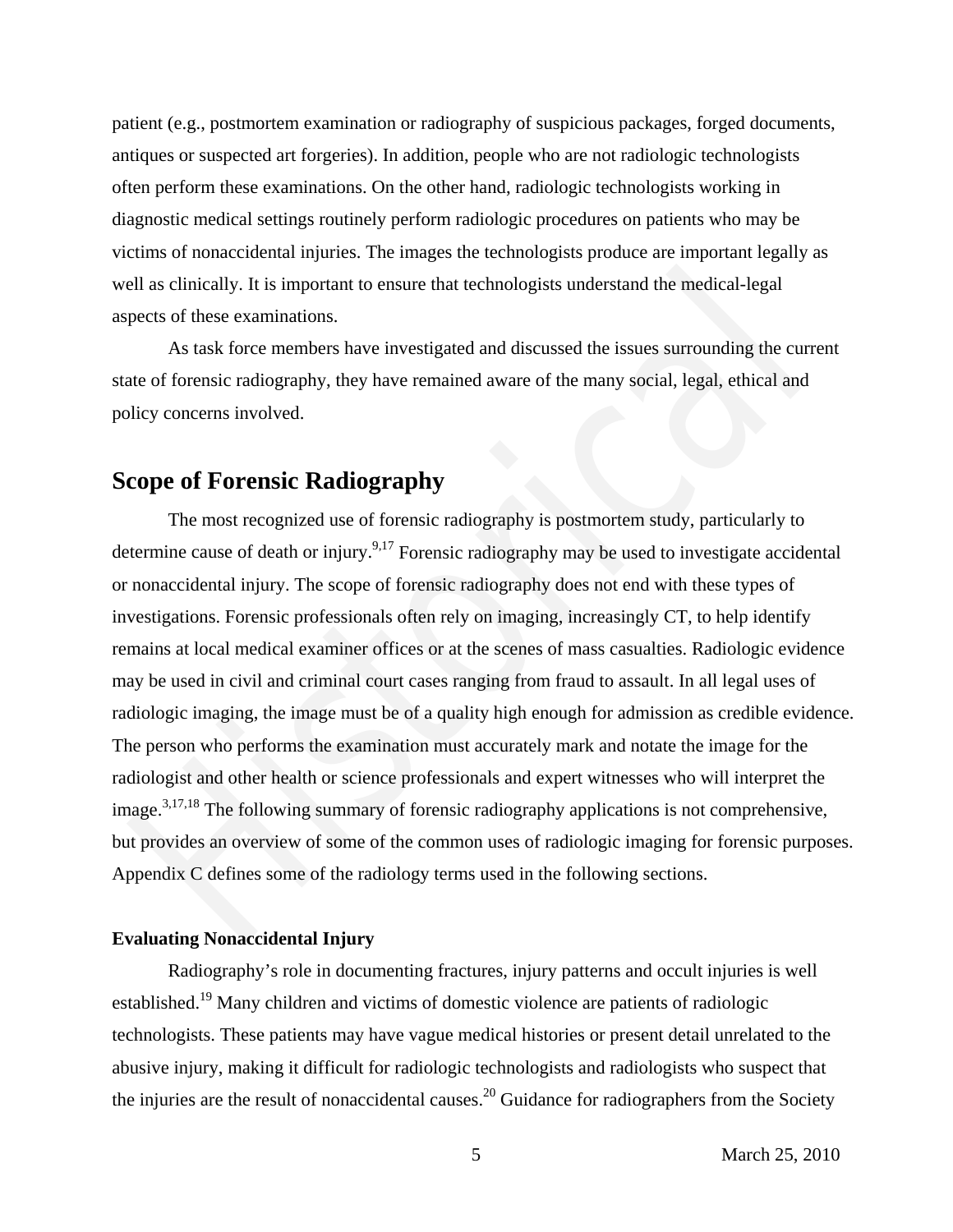and College of Radiographers and the International Association of Forensic Radiographers states that "all examinations for nonaccidental injuries are forensic examinations."6

# *Child Abuse*

About 10% of all children younger than age 5 years who visit U.S. hospital emergency departments with injuries have nonaccidental injuries.<sup>20</sup> U.S. data on the number of child abuse victims varies from nearly 1 million a year to more than 1.5 million. The discrepancy in totals partly illustrates the difficulty in assessing child abuse prevalence.<sup>21</sup>

For children who are severely abused, a diagnosis of inflicted injury may be based solely on the imaging findings.<sup>22</sup> The medical and radiological community began to focus on the issue of abused children in the late 1950s and early 1960s.<sup>23</sup> Fractures are second only to cutaneous injuries, such as contusions, as the most common findings in child abuse.<sup>21</sup> Today, skeletal surveys are systematically performed series of radiographic images that encompass the child's entire skeleton or the complete region indicated by clinical signs and symptoms.<sup>24</sup> Skeletal surveys are important in helping to reveal findings that may point to alternative diagnoses that rule out abuse. The surveys also are valuable in providing chronological data that may help identify assailants or evidence of healing fractures suggestive of a pattern of abuse.<sup>3,22,24</sup> partments with injuries have nonaccidental injuries.<sup>20</sup> U.S. data on the number of child abus<br>partments with injuries have nonaccidental injuries.<sup>20</sup> U.S. data on the number of child abus<br>trims varies from nearly 1 mill

The American College of Radiology (ACR) publishes practice guidelines for performance of skeletal surveys in children. The guidelines include a table outlining the anatomy for complete skeletal survey.<sup>24</sup> The American Academy of Pediatrics (AAP) has stated that the "baby gram" (a study that uses one or two radiographic exposures to image an entire infant or young child), or the abbreviated skeletal survey has "no role in the imaging of these subtle but highly specific bony abnormalities."<sup>22</sup>

The ACR outlines qualifications and responsibilities of personnel involved in these surveys, including that "the technologist should be aware of the unique circumstances created when children with suspected abuse are brought to the radiology department by caretakers, guardians, and child protective service representatives."24 Skeletal scintigraphy (a nuclear bone scan) also may be used to evaluate injuries in children, particularly those older than age one year. Certain fractures, such as subtle fractures and rib fractures, are more easily revealed by scintigraphy.<sup>22</sup> CT scanning often is used in trauma imaging and has proven useful in skeletal surveys of children who may have been abused. CT outperformed radiography in one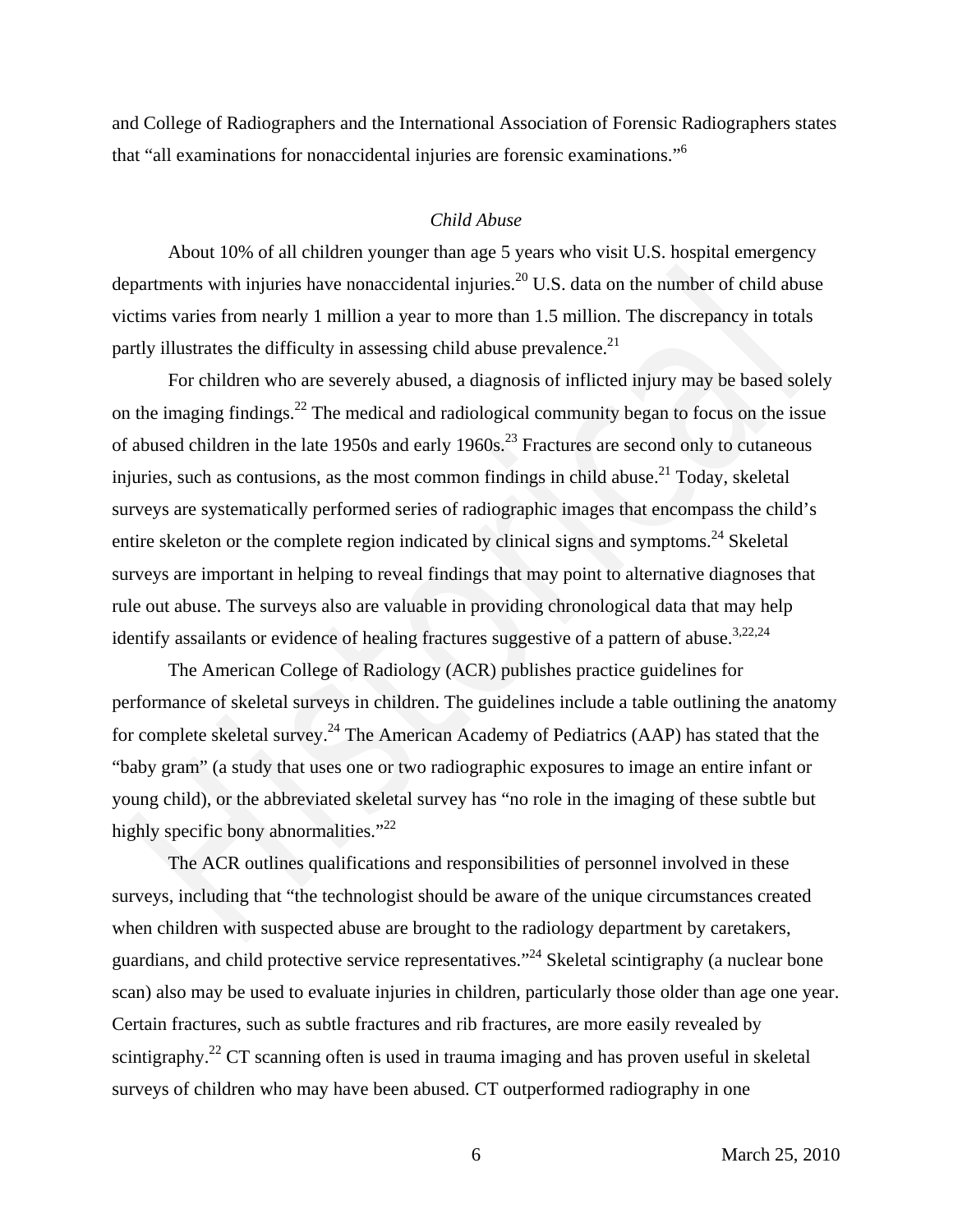retrospective study with the exception of diagnosing metaphyseal corner fractures, which are a hallmark sign in diagnosing child abuse. CT also introduces a higher radiation dose. Magnetic resonance (MR) imaging examinations also are increasingly used to replace bone scintigraphy. MR imaging does not use radiation, but many young children have trouble remaining still for longer MR examination times without sedation.<sup>21</sup>

Other types of trauma from child abuse may involve diagnostic imaging, including spinal trauma, thoracoabdominal trauma and head trama. Suspected head trauma resulting from shaking or impact forces may be evaluated using  $CT$  or MR imaging.<sup>22</sup> Nonaccidental head injury is most common in children younger than age 3 years. Head injuries account for up to 80% of all fatal child abuse injuries in younger victims. When a child younger than age 1 year has a serious central nervous system injury, 95% of the time, it can be attributed to abuse.<sup>25</sup>

Obtaining frontal and lateral skull radiographs is part of the standard skeletal survey protocol. However, consensus opinion from the ACR generally calls for some combination of brain CT or MR imaging for children younger than age 2 years with history of head trauma without neurologic deficits and certain patients up to age 5 years with neurologic signs and symptoms. Neuroimaging with CT or MR also may be recommended for infants younger than age 1 year if skeletal surveys reveal multiple fractures or rib fractures. These imaging studies are used to diagnose injuries and assist in treatment and to document abuse.<sup>25</sup> The documentation may be used as part of evidence for criminal proceedings, child protection cases or other forms of litigation.<sup>26</sup> Other types of trauma from child abuse may involve diagnostic imaging, including spin to the types of trauma from child abuse may involve diagnostic imaging, including spin unna, thoracoabdominal trauma and head trama. Su

# *Adult Abuse*

American society only began to recognize and prosecute domestic violence in the mid- to late 20th century. Abuse is the most common cause of injury among women who seek medical care (accounting for more injuries than motor vehicle accidents, muggings and rapes combined).27,28 The recognized and reported incidence likely is lower than the actual incidence. Therefore, radiologic technologists may not be aware that they are imaging patients who have injuries resulting from domestic violence. Nevertheless, the actions of these imaging professionals may be pivotal in the identification of injuries and abuse, as well as to patients receiving help.27 Radiographic examinations can provide evidence of domestic abuse; injuries in nonpregnant women most often occur in the head, neck and face. In addition, medical imaging examinations and records may serve as important legal documentation.<sup>27</sup>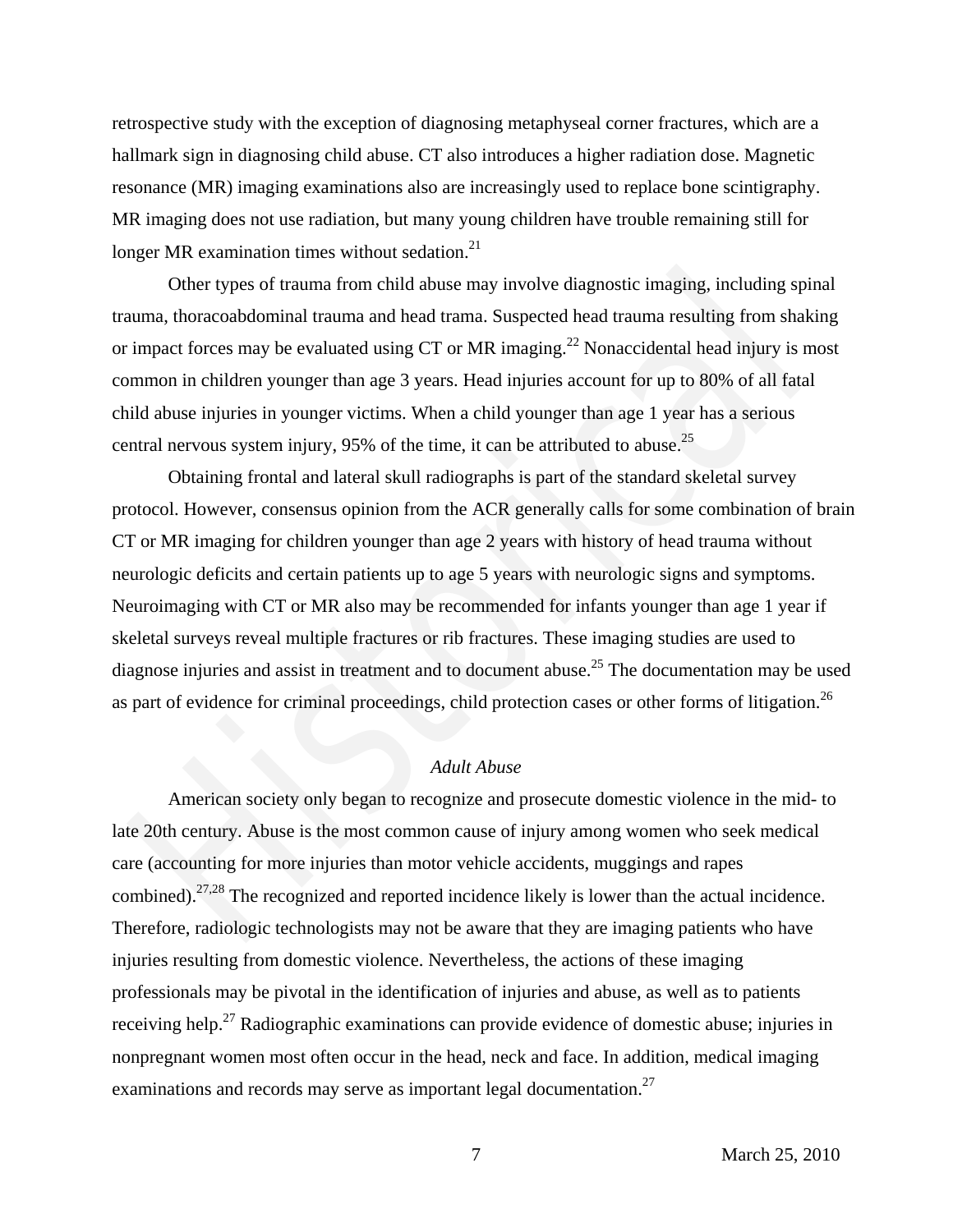Estimates report about 2 million cases of elder self-neglect and abuse in the United States; these numbers likely are underreported.<sup>29,30</sup> Older Americans are the fastest growing age group, and it is important to understand and recognize the injuries that occur among them. Elder abuse can take the form of negligence or physical assault, and often occurs at the hands of relatives or acquaintances. Much like in radiologic examinations of victims of child abuse or domestic violence, elderly patients that radiologic technologists encounter may have physical signs or radiographic findings that do not match the history provided by the patient or family members.<sup>27</sup>

Regardless of the patient's legal status or willingness to discuss the injuries, radiologic technologists are producing a chain of evidence for these patients by providing accurate documentation and radiographs. Standard radiology department protocols require that radiologic technologists include markers that identify who performed the examination regardless of the clinical indication. Radiologic technologists also are trained in placement of anatomical markers and identifying information, such as patient name, date and time of examination.<sup>5,27</sup> Digital imaging and storage of medical record data helps ensure this information is captured and retained, all leading to a credible chain of custody of evidence if necessary. Emergency and radiologic personnel may have to work closely with legal and forensic professionals in cases of abuse. $3,5,27$ blence, elderly patients that radiologic technologists encounter may have physical signs or<br>blographic findings that do not match the history provided by the patient or family members<br>Regardless of the patient's legal sta

# *Other Nonaccidental Injuries*

Use of forensic radiography also may involve the investigation of nonaccidental injuries other than domestic violence or child abuse. Since the late 19th century use of a radiograph in a Canadian court to demonstrate a bullet in a victim's leg,  $^{13}$  radiography has been used to help locate bullets, differentiate calibers, reveal information regarding firing angle and direction and demonstrate bullet paths.<sup>31</sup> The value of CT in postmortem assessment of gunshot wounds to the head was recognized in the 1980s.<sup>4</sup> Data suggest that using CT scanning to image stable patients with gunshot wounds to the neck is safe and reliable, and CT scanning often is used to assess these type of injuries in the emergency department.<sup>32</sup>

Although much of the forensic investigation of violent injuries takes place postmortem, radiographic evidence of nonfatal injuries also may be used in criminal and civil litigation of abuse, assault, medical malpractice, torture and other nonaccidental injuries.<sup>6,17</sup>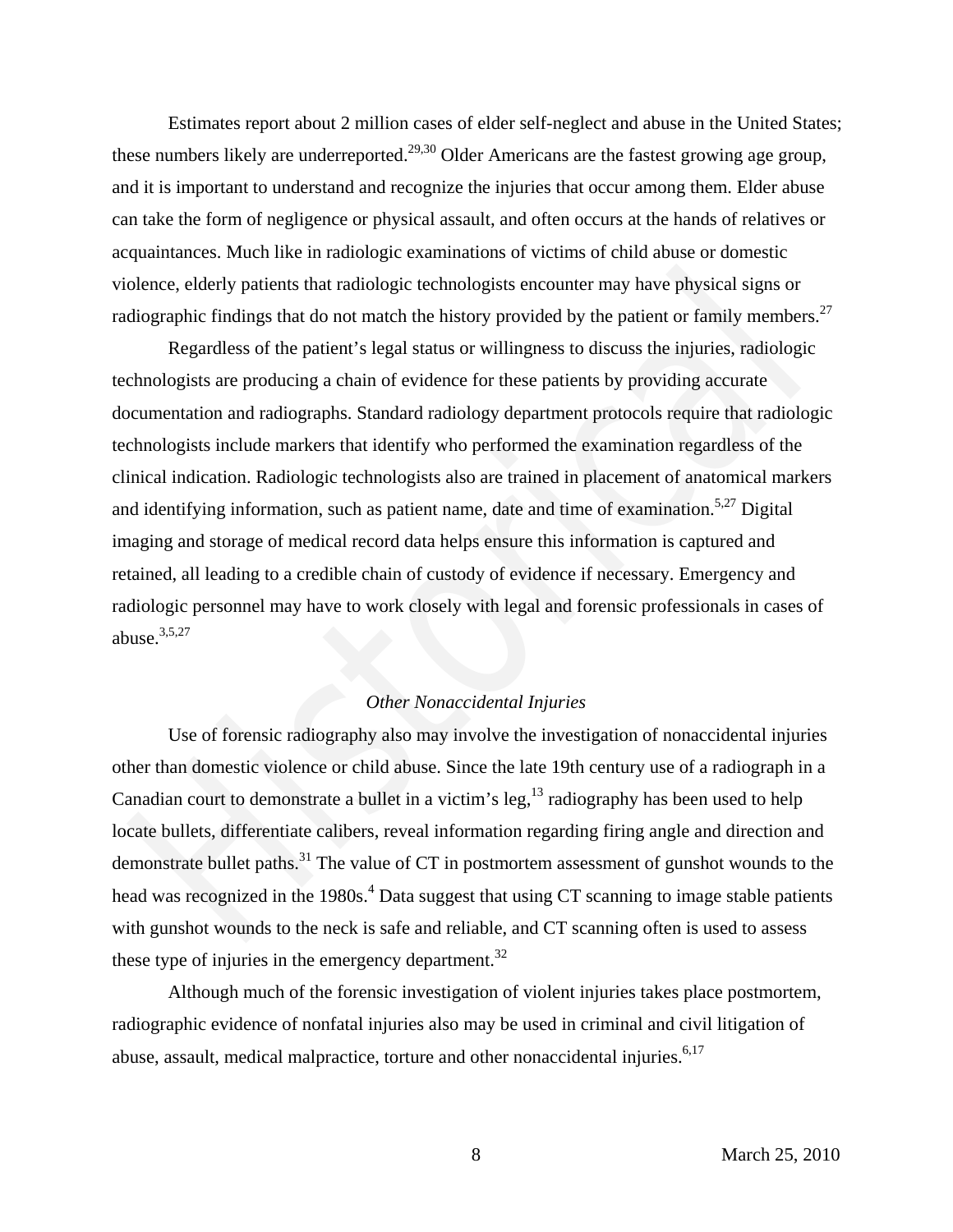# **Postmortem Assessment**

Autopsies can help identify cause of death and trace evidence, pinpoint factors contributing to causes of accidents and provide information for relatives of the deceased on hereditary diseases.<sup>33</sup> Radiologic science is used commonly in postmortem autopsies and as part of mass casualty forensic efforts. Examples include human identification, searching for foreign materials in corpses and documenting injuries.<sup>18</sup>

### *Radiography as Adjuvant Autopsy Exam*

For many years, forensic pathologists have used radiography to acquire a permanent record of part of a deceased person's anatomy and pathology before performing an autopsy. The images, which typically were obtained using conventional radiography or fluoroscopy, helped to document fractures, particularly in areas not easily seen during standard autopsy. Images also helped localize foreign material and collections of gases, prepare individual specimens, detect occult injuries and identify the deceased person.<sup>34</sup> Many objects, such as glass, certain poison substances, aspirated dirt, airplane and automobile parts, shrapnel and bomb fragments, are opaque when viewed on radiographs.17 The initial sin corporation of *Radiography as Adjuvant Autopsy Exam*<br>For many years, forensic pathologists have used radiography to acquire a permanent<br>ord of part of a deceased person's anatomy and pathology before perf

Typically, pathologists have radiographs to support autopsy findings in all gunshot wound cases, deaths of infants and young children, victims of explosions and if a body is decomposed, charred or unidentified.<sup>35</sup>

The AAP and the Society for Pediatric Radiology have set a recommended minimum number of projections for postmortem skeletal surveys for suspected child abuse. The NAME has agreed and suggested that the technologists conducting the surveys have appropriate training.<sup>36</sup>

### *Use of Cross-sectional Imaging*

As clinical use of cross-sectional imaging methods such as CT and MR has increased, many forensic centers also have begun to evaluate these technologies as potential tools in postmortem investigations. Worldwide, a small number of centers have adopted protocols that involve routine use of CT and MR scanning at shared mortuary locations. The use of CT has evolved into the "virtual autopsy" (or "virtopsy") concept. This involves a complete forensic investigation using CT and MR imaging combined with 3-D reconstruction and postprocessing.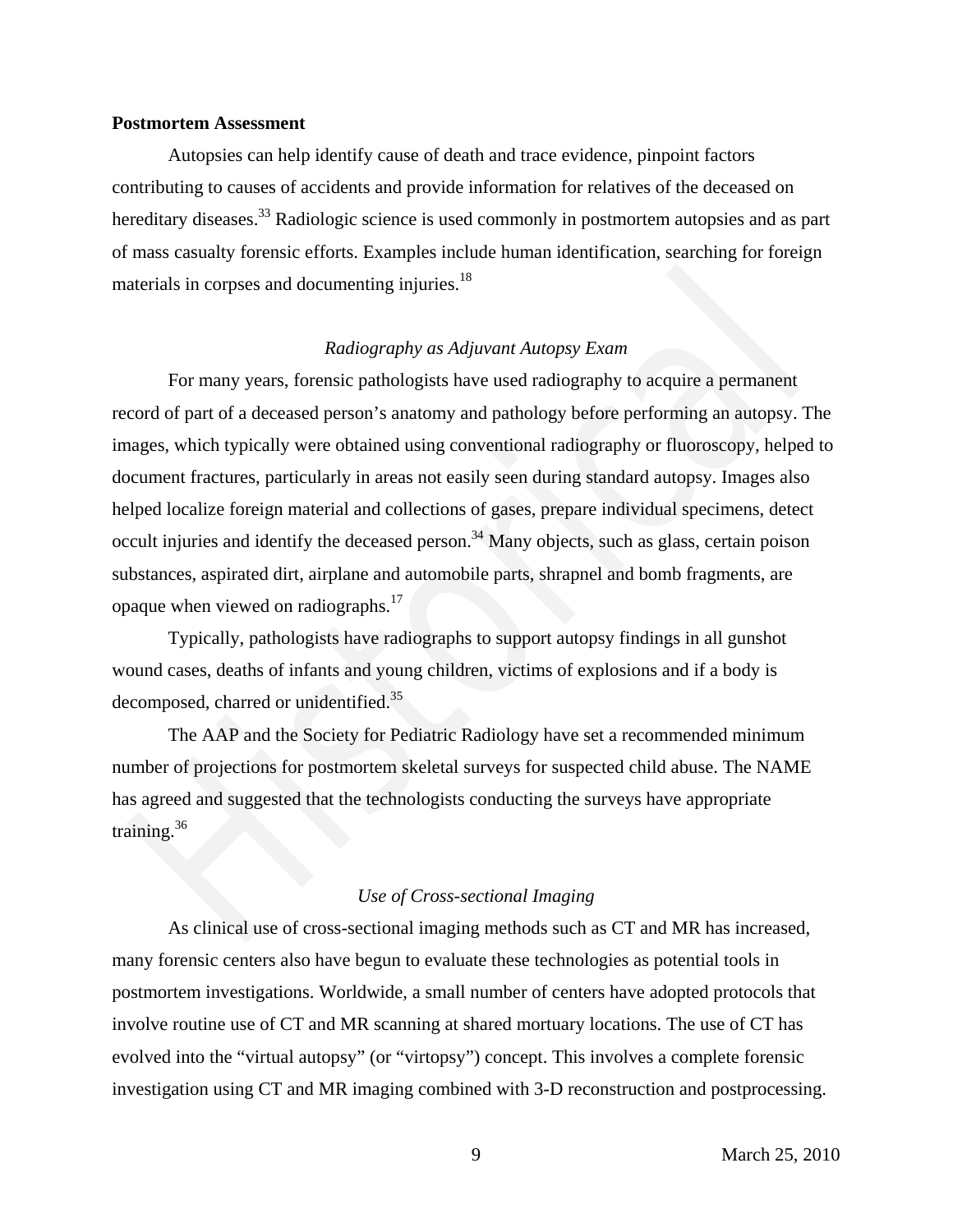The images are taken before the conventional autopsy begins.<sup>34,37</sup> New multidetector computed tomography (MDCT) scanners increase volume acquisition of data sets along the same axes, which may be measured in two and three dimensions. The resulting reconstruction closely resembles standard autopsy.19

MDCT is effective at evaluating projectile entry and exit locations, path and associated tissue injury to characterize penetrating and perforating injuries. The method has limitations compared with clinical application, such as the inability to use contrast to better distinguish among soft tissues and vascular structures. MDCT usually is performed in the supine position, which can affect projectile tracks and organ shifts. However, the technique is noninvasive and potentially can enhance investigations.38

Even without contrast, CT provides images with excellent sensitivity in depicting bone fractures and presence of gas.<sup>37</sup> MR imaging has proven useful compared with standard autopsy in evaluating the central nervous system.<sup>39</sup> It will be possible in the future to use contrast in postmortem CT and MR imaging to better demonstrate organ injuries and aortic ruptures.<sup>37</sup> Use of contrast media such as oily liquids and hydrosoluble preparations, for postmortem angiography, is being tested today. $40,41$ 

Those who use virtual autopsy have stated that postmortem CT is a noninvasive alternative to standard or refused autopsy. An invasive autopsy may be refused by the deceased person's family, often based on religious doctrine.<sup>42</sup> Researchers still are comparing virtual autopsy with standard autopsy results, as well as comparing virtual autopsy to use of standard autopsy plus adjunct CT.<sup>43</sup> Comparison is difficult because of the pace at which imaging technology changes, as well as comparison of imaging methods to conventional autopsy. For example, an article published by Molina et al in 2007 suggested that CT scans alone were inadequate as courtroom testimony for forensic pathologists.44 The article's methods were based on clinical antemortem CT exams performed on CT scanners that are several generations behind the MDCT systems used in many clinical and virtual autopsy settings today.45,46 In general, postmortem cross-sectional imaging is becoming increasingly accepted in the field of forensic pathology.<sup>47</sup> sue injury to characterize penetrating and perforating injuries. The method has limitations<br>sue injury to characterize penetrating and perforating injuries. The method has limitations<br>mpared with clinical application, suc

# *Victim Identification*

Using radiography to help identify individuals or human remains is a landmark contribution to forensic science. As early as 1898, Dr. Fovau d'Coumelles wrote, "Knowing the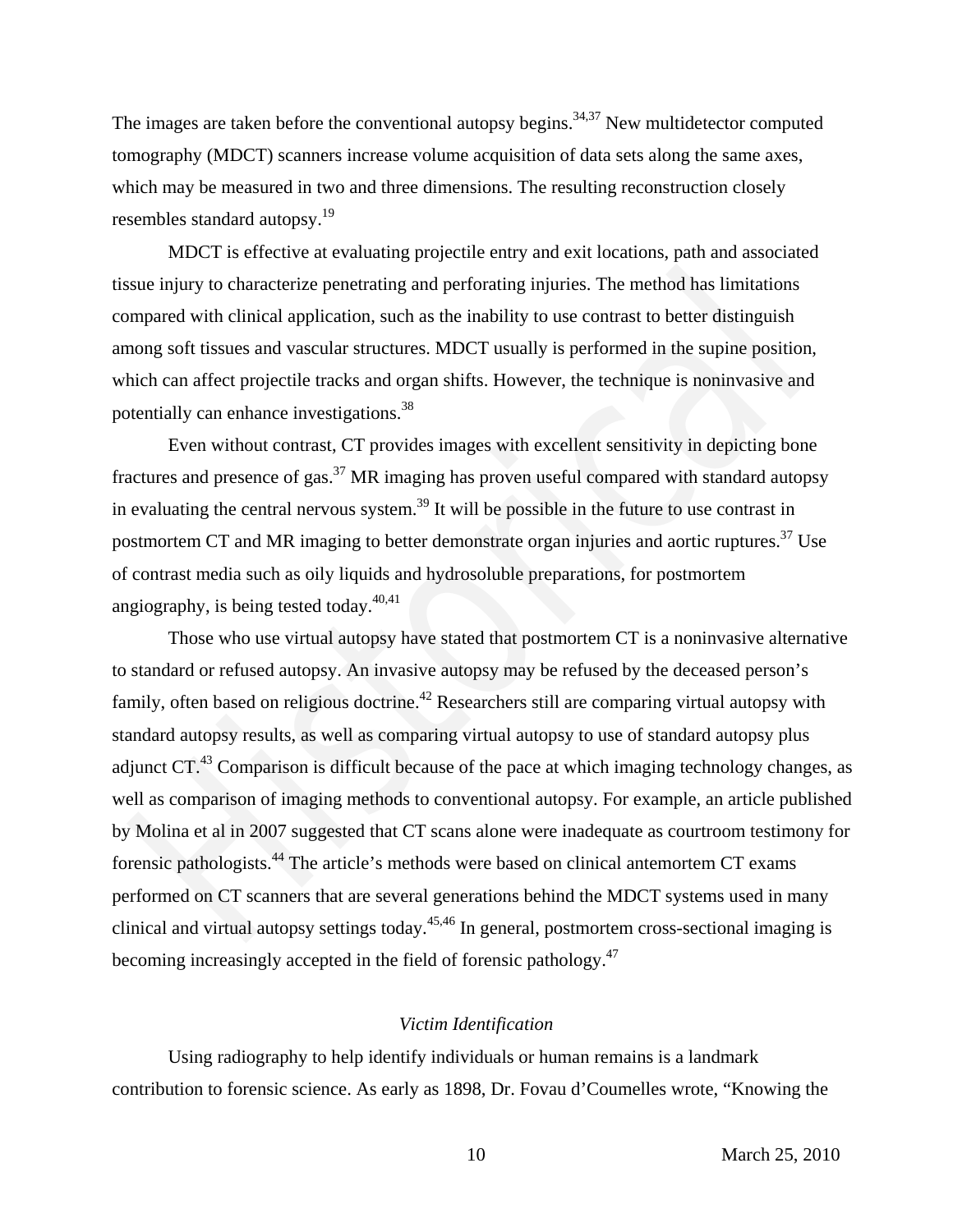existence of a fracture in a person, who has been burned or mutilated beyond recognition, we can hope to identify him by the x-ray  $\ldots$ <sup>48</sup> Comparison of antemortem and postmortem images is critical, which means that the positioning and technique of postmortem images must conform to standard diagnostic medical imaging methods well enough for useful and accurate comparison.<sup>48,49</sup>

The use of forensic radiography can provide clues as to the victim's age, sex, stature and other information. Radiography can help demonstrate dental and anatomical structures, trauma or pathological conditions that lead to or confirm identification if successfully compared to antemortem images.6,49 For example, if a suspected decedent has a known history of fracture to a particular bone or presence of a foreign body, postmortem imaging may reveal this information and allow for matching to antemortem images.<sup>48</sup> Imaging may reveal personal effects that are not visible on physical inspection. Use of 3-D reconstruction can help create facial reconstruction for identification purposes.<sup>6</sup> Cox et al reported in 2009 that superimposition of an antemortem radiograph of the suspected victim's frontal sinuses over a postmortem radiograph has helped provide correct identification in 100% of cases.<sup>50</sup> The use of forensic radiography can provide clues as to the victim's age, sex, stature and the intermation. Radiography can help demonstrate dental and anatomical structures, traumathological conditions that lead to or co

# *Mass Casualty Identification*

Incidents ranging from major motor vehicle accidents to natural disasters or acts of terrorism may call for mass casualty response and identification. In general, any incident in which the number of casualties is greater than local arrangements typically can manage may be considered for disaster response.<sup>6</sup>

Following the 9/11 attacks, more than 200 military and federal personnel assisted in identifying remains and conducting forensic investigations of the deaths that occurred at the Pentagon. The investigations occurred at Port Mortuary, Dover Air Force Base, Del., and radiographic analysis was a key step in the investigation and victim identification. Whole-body radiographs of remains that ranged from intact bodies to small body-part fragments helped to process and identify remains. The radiographs helped establish presence of body parts, personal effects and other materials in specimens and to note distinguishing features to help establish victim age. $51$ 

As described above, MDCT can replace radiography in supplying this information in mass casualty identification. Mobile MDCT units have been used to replace radiography and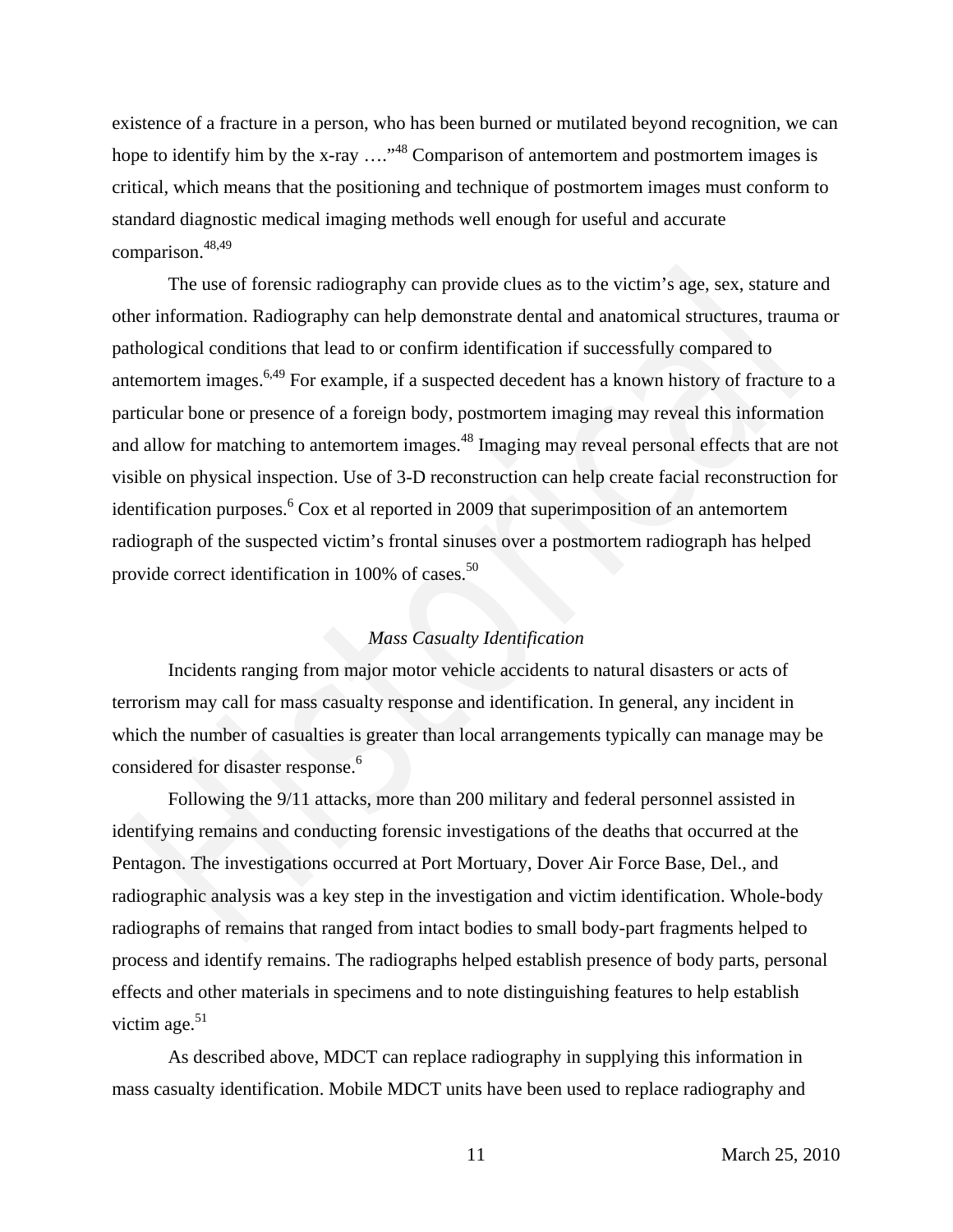fluoroscopy; the full-body postmortem scan can be completed in about 15 minutes. Single-body or multiple-fragment bags can enter the scanner unopened if necessary. Technologists can scan the images of deceased individuals and remains at higher resolutions because there is no concern for patient exposure.<sup>42</sup>

Blau et al reported on use of MDCT to identify victims of a small airplane crash in Victoria, Australia, that had scattered over a 650-yard area. Although the physical remains were largely unrecognizable, 3-D volume-rendered CT images of the bags containing collected remains allowed for digital separation of soft tissue layers from skeletal remains to more easily develop an inventory of body parts.<sup>52</sup> According to Rutty et al, MR imaging can be used in permanent and temporary mortuaries, and CT scanning can be used in virtually all circumstances, including at the scene of the incident. Mobile CT scanners can be operational within approximately 20 minutes of arriving at the site. $53$ 

DMORT is a program of the U.S. Department of Homeland Security that responds when requested to disaster situations and mass fatality incidents. Forensic radiographers may be an integral part of a DMORT, as they were in response to Hurricane Katrina.<sup>5,54</sup> There are 10 DMORT regions in the United States, and many of them responded in 2005, deploying before the hurricane made land. Radiography was used to help DMORT pathologists identify badly decomposed bodies that had been in the water for some time; remains still were being recovered up to seven weeks after Hurricane Katrina. DMORTs are dispatched in advance of potential mass fatality incidents from terror attacks or when natural disasters occur.<sup>55</sup> ctoria, Australia, that had scattered over a 650-yard area. Although the physical remains we<br>gely unrecognizable, 3-D volume-rendered CT images of the bags containing collected<br>mains allowed for digital separation of soft

### **Other Uses of Forensic Radiography**

As early as the 19th century, the French customs service was using fluoroscopy to image contraband in smugglers. Imaging may detect packages in body cavities; advanced techniques, such as CT, have proven more useful in detecting modern packaging.<sup>56</sup> Smuggled drugs may be incidental findings when patients who have been assaulted or in motor vehicle accidents are imaged.<sup>12</sup> Imaging also has been used to detect other ingested materials and to identify nonballistic material in the body, such as knife blades and needles.<sup>6</sup> Radiographic methods also have been used to detect art forgeries.<sup>57</sup> Advanced imaging techniques not only have improved forensic investigation but also have provided more powerful and informative exhibits for jurors.<sup>58</sup>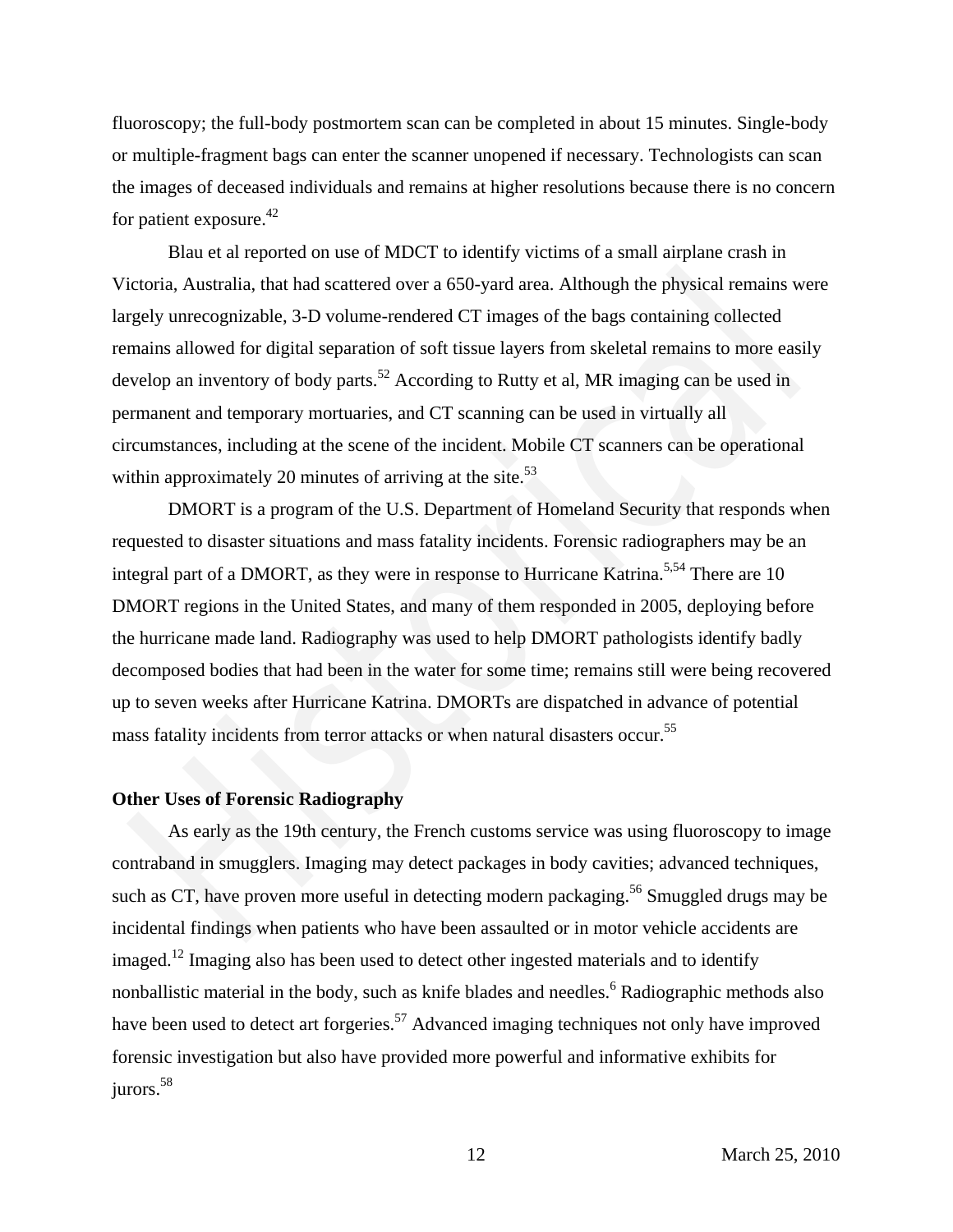After discovery of the iceman in the Tyrolean Alps in 1991, international cooperative efforts were made to study the 5,000-year-old corpse. These efforts included imaging with CT and radiography. Imaging helped to reveal the cause of death and how postmortem mummification occurred in the glacier in which the body had frozen.<sup>59</sup> Forensic radiology of injuries provides data that can contribute to improved design in the automobile industry and of military protective equipment.<sup>12</sup>

Finally, neuroimaging may be used as evidence to support mental health expert testimony. A defense expert used a CT scan of John W. Hinckley's brain to support the notion that he suffered from schizophrenia when he attempted to assassinate former President Ronald Regan. Functional neuroimaging techniques such as positron emission tomography can demonstrate blood flow changes that are associated with changes in neural activity. Functional neuroimaging evidence has been used in criminal cases to support insanity defenses, claims that a defendant was incompetent to stand trial or for pleas of leniency in sentencing; the imaging information is an adjunct to behavioral and clinical data. $^{60}$ Hirary protective equipment.<sup>12</sup><br>
Finally, neuroimaging may be used as evidence to support mental health expert<br>
Finally, neuroimaging may be used as evidence to support mental health expert<br>
strimmy. A defense expert used

# **Global Perspective**

The United States lags behind Europe, Australia and Japan in forensic radiography. Other countries have more education and use more advanced forensic technology. There are only two departments or institutes specific to forensic radiology for physicians in the United States compared with 100 to 150 such institutes in Europe.<sup>12</sup> Most forensic pathology research takes place in Europe, Scandinavia and Japan.<sup>61</sup>

The Victorian Institute of Forensic Pathology in Victoria, Australia, was created following the Coroners Act in 1985. In 1995, the Institute merged with Monash University to include the professional discipline of clinical forensic medicine and changed its name to the Victorian Institute of Forensic Medicine (VIFM). The institute's mission is to provide forensic pathology services, education and research in Victoria. These services and training include forensic radiology.<sup>62</sup> When bush fires struck the area in February 2009, radiology specialists were among more than 140 volunteers who helped for nearly 2 months in disaster response. The fires killed 173 people. In 2009, the VIFM reported that research is being conducted on further uses of CT in a postmortem setting. $63$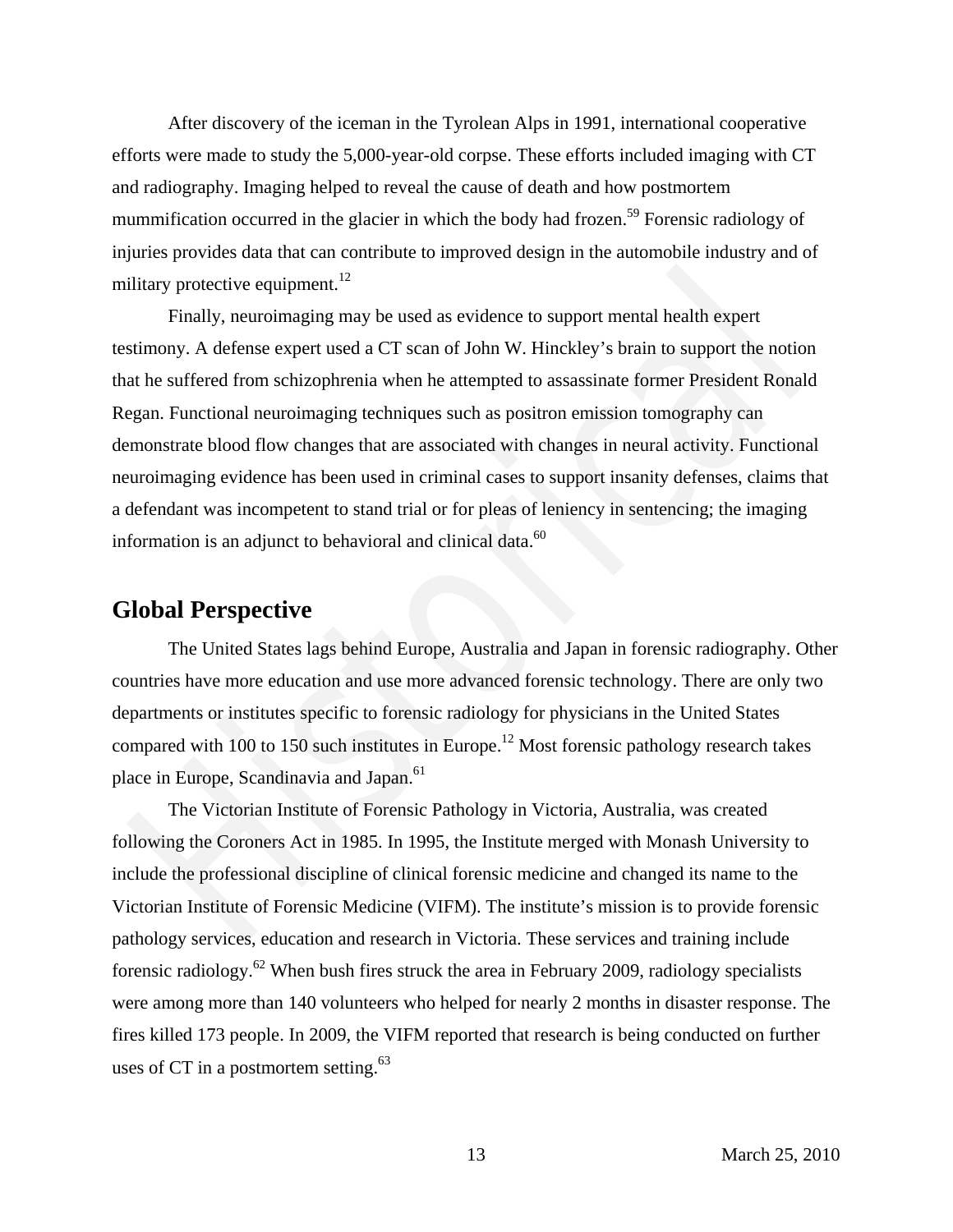The International Association of Forensic Radiographers (IAFR) was formed in the United Kingdom in 1998 to "promote best practice in forensic radiography through education, training, research, communication and coordination of forensic radiography both in the United Kingdom and internationally." The IAFR is recognized as a global leader in promoting and developing forensic radiography. Most IAFR members have clinical backgrounds and some have been involved in imaging national and international incidents. The IAFR has established a systematic process to ensure that a response team is available to provide forensic radiography services in large-scale disasters without draining local resources.<sup>64</sup>

### **Forensic Radiography in the United Kingdom**

As in the United States, several organizations oversee and support radiography professionals. Similar to the ASRT in the United States, the Society of Radiographers promotes the professional and educational development of radiographers in the United Kingdom, as well as public and industry well-being. The College of Radiographers addresses the education and research needs of Britain's medical imaging professionals, such as by accrediting courses that lead to professional qualification.<sup>65,66</sup> However, unlike the ASRT and the American Registry of Radiologic Technologists (ARRT), which are completely separate, the College is a subsidiary of the Society; they are collectively known as the Society and College of Radiographers (SCoR). The IAFR is the forensic radiography organization that focuses most of its efforts in the United Kingdom. $64$ en involved in imaging mational and international incidents. The IAFR has established a<br>
stematic process to ensure that a response team is available to provide forensic radiography<br>
vivices in large-scale disasters withou

Registration with the Health Professions Council is required for all radiographers who work in the U.K.'s National Health Service (NHS) and private practice.<sup>67</sup> Nearly all forensic imaging of live patients occurs in NHS hospitals. Much of the postmortem radiography occurs in mortuaries attached to NHS hospitals, so it also largely is performed by registered radiographers (Mark Viner, MSc, FCR, Fellow of Cranfield University Forensic Institute and senior manager at Barts and The London Hospitals, London, England, written communication, December 2009).

In 2003, the Home Office, a British government department that handles immigration, passports, drugs, terrorism and law enforcement,<sup>68</sup> reviewed forensic pathology services and recommended centralizing all cases and staff. Its suggestion to build appropriate facilities and improve training were incorporated into the Royal London Pathology Unit, which became the first forensic center of its kind in southeast England.<sup>69</sup> This fully digital center has pathologists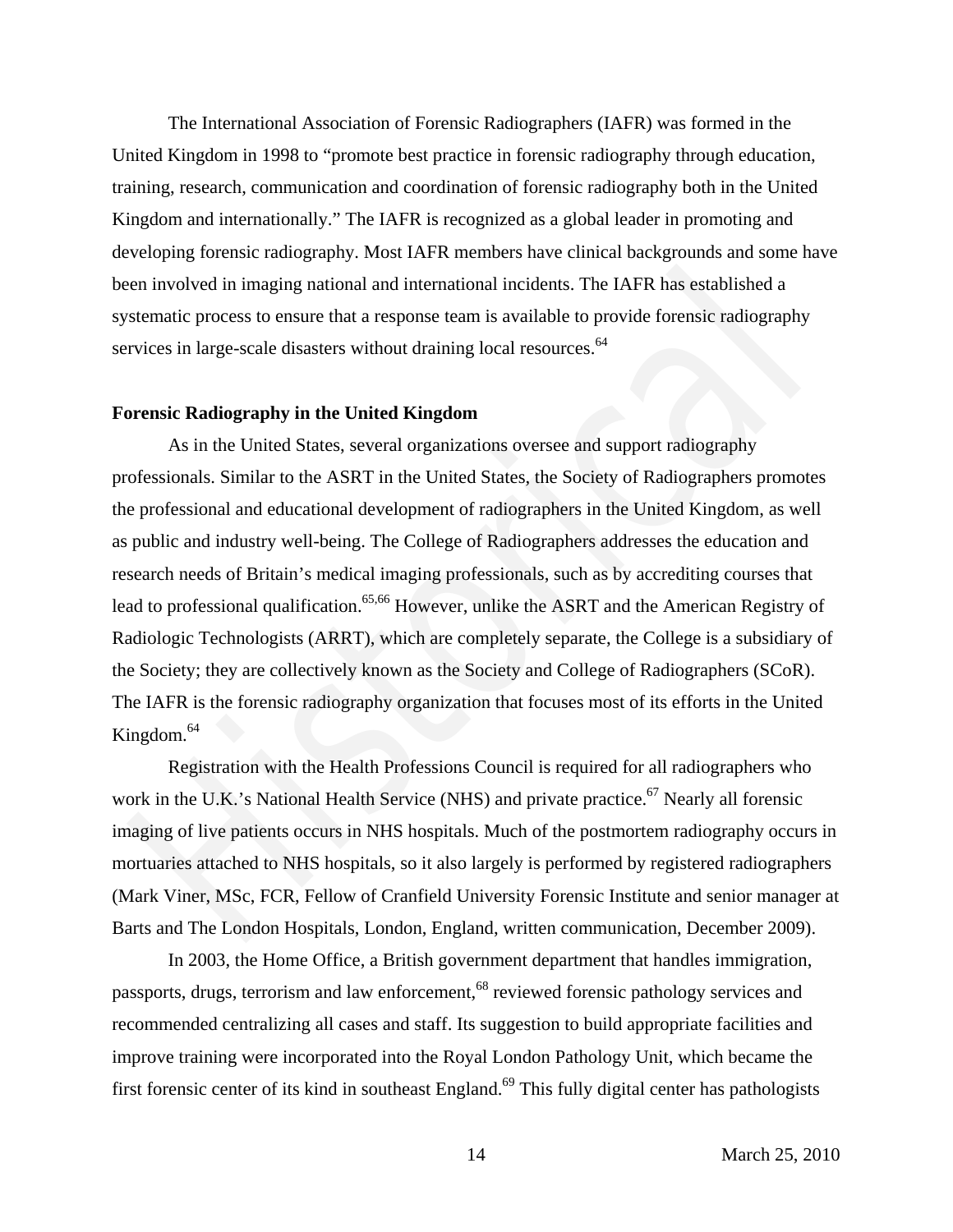on site 24 hours a day, and its success has improved relations with coroners, pathologists, law enforcement officials, support staff and local academic institutions. Approximately one-third of all deaths in England and Wales require a coroner's involvement.

In 2008, SCoR and IAFR produced the *Guidance for Radiographers Providing Forensic Radiography Services* as an in-depth outline for all U.K. radiographers and radiographic facilities to follow regarding forensic examinations. <sup>6</sup> To ensure continuity, the SCoR and IAFR guidelines provide standard definitions and specify involved modalities, including digital and analog radiography, dental radiography, fluoroscopy, CT, MR, ultrasound and nuclear medicine. The guidelines also cover the various applications in which forensic radiography is required, including nonaccidental injuries, locating evidence, determining cause of death and identifying remains. SCoR and IAFR guidelines also emphasize the need for prompt imaging services and provide recommendations on location of postmortem examinations.<sup>6,26,70,71</sup>

Only "specially qualified persons" can perform an examination on a body.<sup>6,70</sup> The SCoR and IAFR guidelines name medical imaging professionals with forensic training as "the most appropriate professionals to undertake forensic radiography examinations."<sup>6</sup> All radiographers interested in working on forensic cases must maintain clinical competence and be a member of an organization such as SCoR or IAFR. Efforts have been made in the United Kingdom to introduce registration specifically for forensic radiographers. The push has been for all professionals who perform forensic radiography (on live or deceased subjects) to have state registration and additional education and training. "Our argument is this," says Mr. Viner: "An imaging examination produced in order to assist with a question of law requires the highest possible technical standards and should be undertaken in accordance with robust protocols in order to assure its probity for the courts" (written communication, December 2009). Common institutional protocols include making a list of volunteer radiographers trained in forensic procedures. Before receiving forensic-specific training, radiographers generally are fully trained in trauma, dental and pediatric imaging. A protocol may state that only staff on the list vs. general on-call employees will perform forensic evaluations.<sup>71,72</sup> Because not all forensic exams involve cadavers, however, SCoR emphasizes "that any radiography examination could potentially be forensic in nature."<sup>6</sup> When imaging living patients, consent always is required, and implied consent is never acceptable, because forensic radiography "is an area of practice where validity of consent may be questioned" if the images were used in a judicial case. Follow regarding forensic examinations,<sup>6</sup> To ensure continuity, the SCoR and IAFR guidelinvide standard definitions and specify involved modalities, including digital and analog liography, dental radiography, fluoroscopy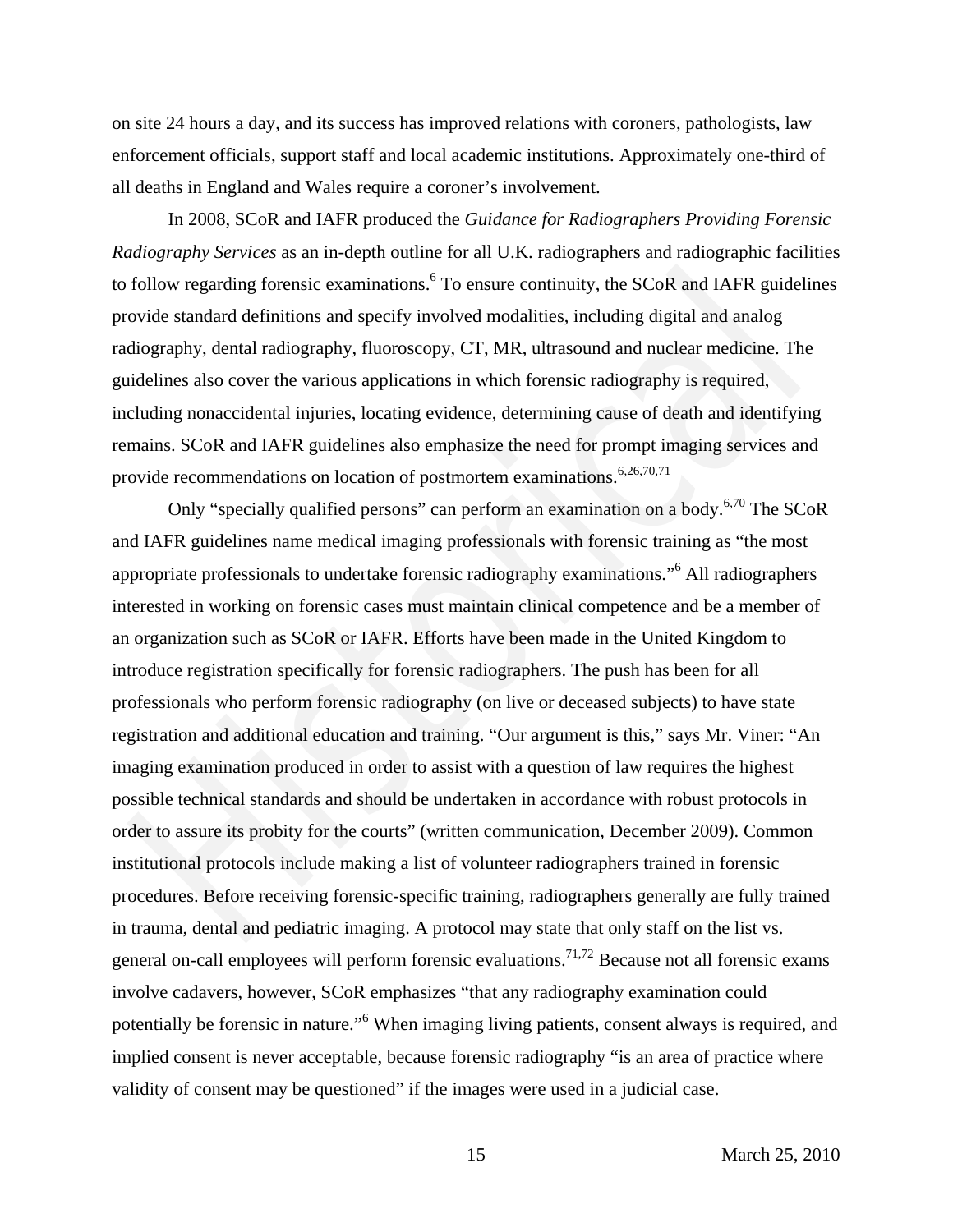U.K. forensic radiographers hope to create a register of trained, registered forensic radiographers. Mr. Viner said that ideally every center that undertakes forensic examinations would have at least one of the registered radiographers in charge of forensic imaging (written communication, December 2009).

# **State of U.S. Forensic Radiography**

As of 2004, the U.S. forensic system varied considerably by state, with 16 states having a centralized statewide medical examiner system, 14 using a county coroner system, seven a county medical examiner system and 13 a mixed county medical examiner/coroner system. At that time, eight states had hybrid systems involving coroners and a state medical examiner office that performed medical-legal duties and the District of Columbia used a medical examiner system. Forensic pathologists in most large cities serve as medical examiners and pathologists.<sup>61</sup>

Most U.S. forensic radiography examinations, particularly those completed for postmortem investigation, are performed in medical examiner and coroner offices; a significant number also are performed in funeral homes that do not have adequate equipment such as basic conventional radiography.5,9,10

In the ASRT Forensic Radiography Survey conducted in 2008, 88.3% of respondents reported using radiographic equipment at their facilities. Most use fixed radiographic equipment in a dedicated room and a wet processor; others have no access to fixed equipment. A majority of respondents also have access to portable equipment. Nearly one-half have digital radiography equipment on-site and slightly more than one-fourth have fluoroscopic equipment at their facilities. Only 14% of respondents reported having an on-site CT scanner and nearly 70% reported having no access to CT scanners.<sup>9</sup> According to NAME, many medical-legal offices are poorly equipped and inadequately housed.<sup>10</sup> About one-third of medical examiner and coroner offices do not have the radiography equipment in-house that is necessary to identify diseases, bony injuries, projectiles or identification features in decedents.<sup>61</sup> **fate of U.S. Forensic Radiography**<br>As of 2004, the U.S. forensic system varied considerably by state, with 16 states havin<br>tradized statewide medical examiner system varied considerably by state, with 16 states havin<br>tra

# *Staffing*

About 400 to 500 board-certified forensic pathologists practice full-time in the United States.<sup>61</sup> The work load is great and the number of certified professionals is too low in most jurisdictions to handle the number of required autopsies.<sup>10,61</sup> According to the National Institute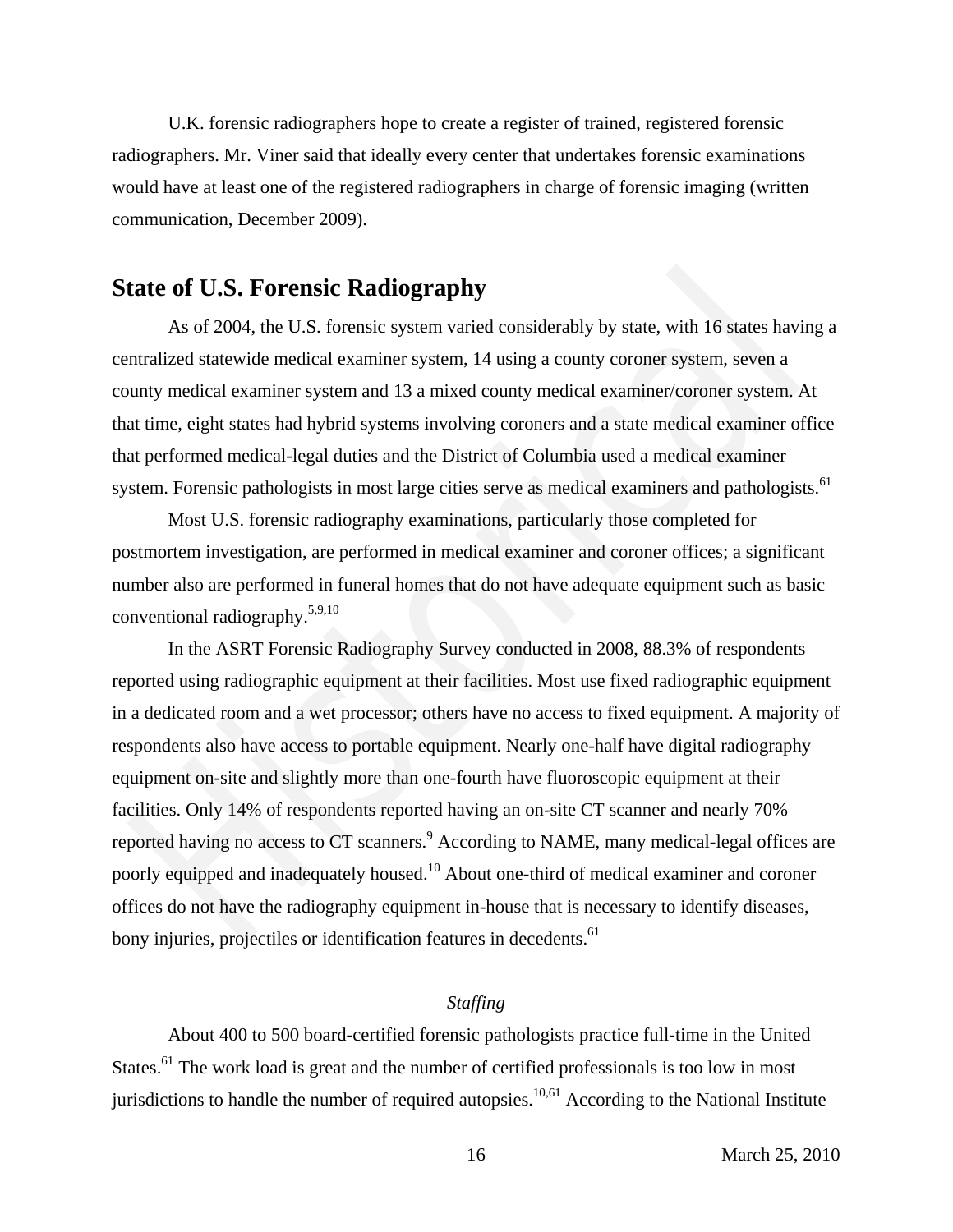of Justice (NIJ), a shortage of qualified personnel, as well as funds to educated personnel, is one of the largest challenges facing the forensic community regarding death scene investigations.<sup>10</sup> The NIJ reported that NAME believes that death investigators "at every level should have appropriate training and perform their duties in accord with professionally accepted standards."<sup>10</sup>

# *Conducting Radiography Exams*

Among duties of forensic pathologists is employing and often interpreting radiographs.<sup>61</sup> When asked "who performs imaging at your facility" in the ASRT Forensic Radiography Survey, 44.1% of respondents reported that a forensic lab assistant performed this task. Approximately 34% stated that a registered radiographer conducted their imaging examinations. Most personnel conducting forensic radiography examinations are trained on the job.<sup>9</sup>

There may be less concern about training and licensing of personnel conducting radiographic examinations in medical examiner settings than in clinical ones for the obvious reason that the subject of the examination cannot be injured by exposure to ionizing radiation. There are, however, other reasons to ensure that the personnel involved in forensic radiography are qualified professionals.

First are considerations such as positioning, imaging protocols and techniques. Training and experience in these matters help ensure that examinations are of a quality high enough to be admitted as solid and convincing evidence.<sup>3,17,18</sup> "The person conducting the examination must recognize that this is a good study" (Amy S. Boulé, director of operations, Office of the Medical Investigator, University of New Mexico Health Sciences Center, Albuquerque, personal communication, Nov. 20, 2009). Primarily, postmortem images must be as close as possible in positioning and resolution for adequate comparison to antemortem images (Nancy S. Adams, B.S., R.T.(R), clinical coordinator, radiologic sciences, Itawamba Community College, Fulton, Miss., written communication, Dec. 16, 2009). The ASRT Forensic Radiography Survey revealed that nearly 30% of respondents did not have technique charts posted in their facilities.<sup>9</sup> Conducting Radiography Exams<br>
Conducting Radiography Exams<br>
Among duties of forensic pathologists is employing and often interpreting radiographs<br>
hen asked "who performs imaging at your facility" in the ASRT Forensic Radi

Although radiation protection may not be a concern for postmortem examination subjects, personnel safety is a consideration. Research supports that repeated occupational exposure to low doses of radiation is hazardous. In fact, the Biological Effects of Ionizing Radiation VII Phase 2 Report stated that there is no "safe level" of radiation. Among radiologic technologists, fluoroscopy and mobile radiography currently account for the highest levels of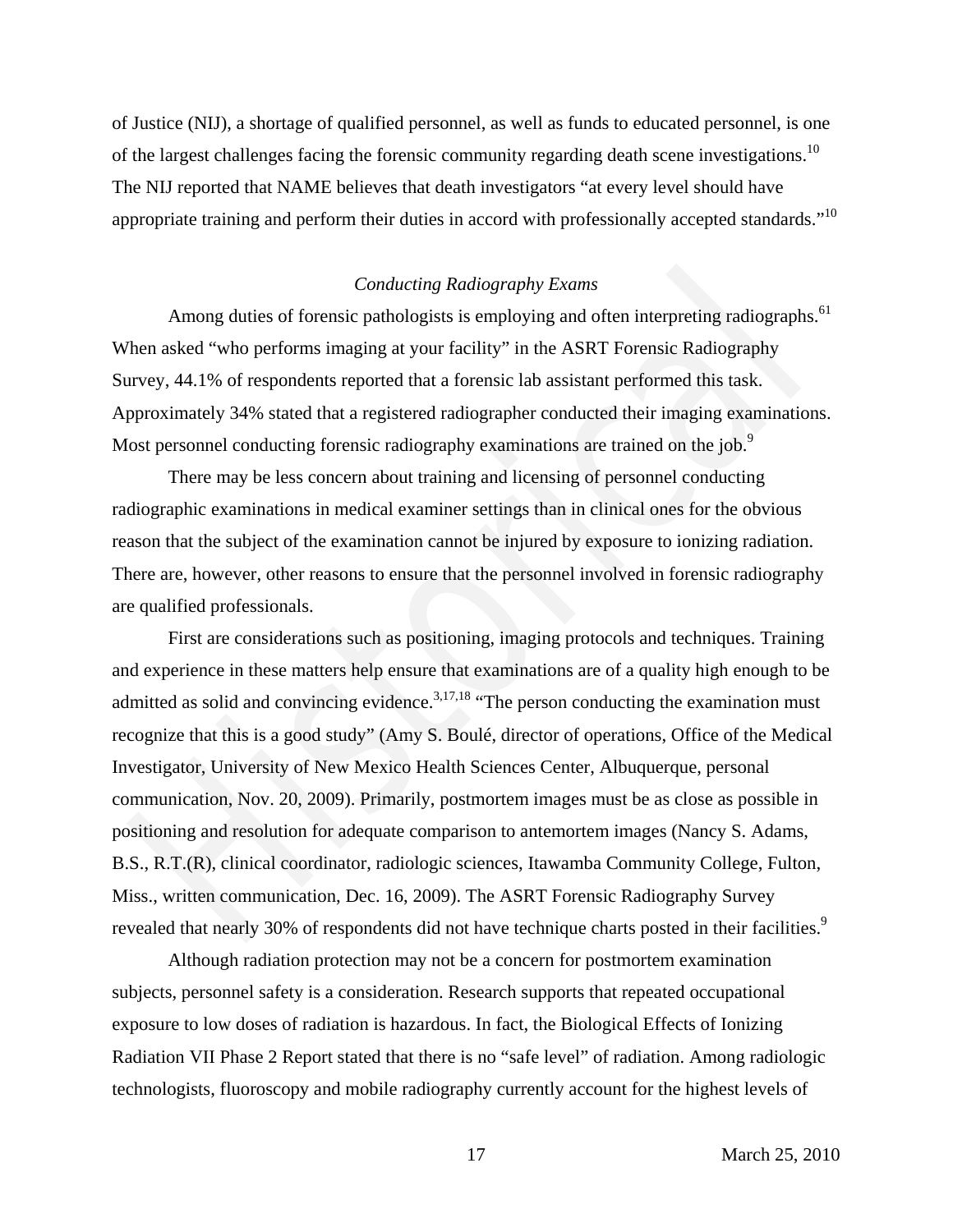radiation exposure.73 These professionals receive training on radiation biology and patient and occupational radiation protection as part of their standard radiography curriculum.<sup>74</sup>

Personnel should be protected when necessary and their exposure should be monitored through badges and dosimetry reporting. The person conducting an examination must know basic information such as where a primary x-ray beam travels when positioning a C-arm so that the bulk of radiation is absorbed by a primary barrier.<sup>5</sup> The ASRT Forensic Radiography Survey revealed that nearly 36% of respondents produce radiographs in a room that is not dedicated to radiography and structurally shielded with lead walls or equivalent shielding. In addition, nearly 15% of respondents reported that they do not have a radiation safety program that includes personnel monitoring via badges and regular reports; 10% of respondents said they do not have radiation protection devices, such as lead aprons, available. Imaging equipment requires regular maintenance and quality assurance for proper operation.<sup>9</sup>

It is likely that CT and MR imaging will be used increasingly in the forensic setting.<sup>12</sup> These imaging modalities are complex in nature and specific curricula and specialty certifications are available in the radiologic sciences field to accommodate training in the principles, physics and instrumentation involved in use of these advanced imaging technologies. Each also requires particular safety considerations. CT scanning is associated with higher radiation doses in children than radiography; patient and occupational dose are highly dependent on the operator.<sup>75</sup> The equipment is sophisticated; a mobile CT scanner involves interaction of electrical, mechanical and ionizing radiation systems. CT scanning at the site of a disaster can greatly improve victim identification but those conducting the examinations must understand issues such as x-ray tube cooling and slice thickness.<sup>53</sup> For their own safety, they also must understand the principles of radiation protection. National and international accrediting organizations support the certification of personnel who operate CT equipment.<sup>76</sup> bulk of radiation is absorbed by a primary barrier.<sup>5</sup> The ASRT Forensic Radiography Survealed that nearly 36% of respondents produce radiographs in a room that is not dedicated to ilography survealed that nearly 36% of re

MR scanners may be housed in mobile vehicles, but typically are fixed. Although MR imaging does not involve ionizing radiation, MR scanners present safety issues to patients and personnel, and their use requires extensive attention to site design and access control. If non-MR personnel enter restricted areas with ferromagnetic objects or equipment, the high-strength magnet housed in the scanner can violently pull objects into the equipment's bore, causing injury to personnel and major equipment damage. Accidents can occur even when the magnet is not in use.<sup>77</sup> Conducting MR imaging examinations involves skills that differ from radiography exams.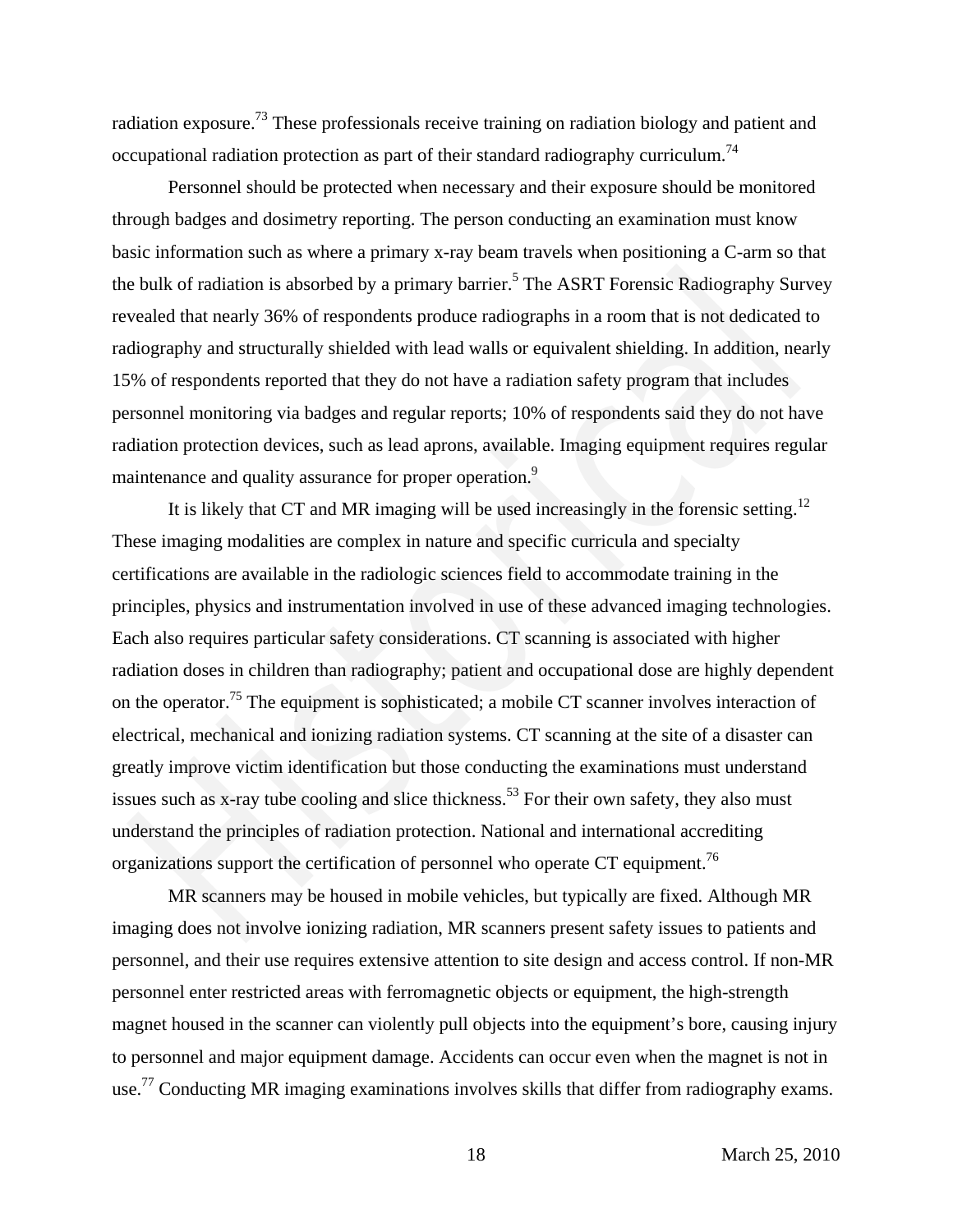Radiologic technologists who receive MR certification study MR parameters, pathology, instrumentation, pulse sequences, image formation and the physical principles of MR imaging.<sup>78</sup>

The effect of advanced technologies has been felt in all clinical settings. The increased use of digital radiography in medical diagnostic imaging has emphasized the need for radiologic technologists' attention to technical factors and protocols. These new systems may correct for overexposure, but this is a problem if the person conducting the exam does not realize the dose implications of the poor technique that caused the overexposure.<sup>79</sup> Special attention to imaging protocols is required in digital imaging to prevent reliance on postprocessing and to ensure that high-quality radiographs result from the procedures.<sup>3</sup> Even if exposure to the examination subject is not an issue, reliance on automatic exposure control and postprocessing over knowledge of basic radiographic principles leads to lower quality images and thus, legal evidence. It also may lead to increased risk of occupational exposure.

The ASRT continues to emphasize the importance of establishing minimum standards by the federal government for personnel who perform medical imaging exams and deliver radiation therapy treatments through support of the Consistency, Accuracy, Responsibility and Excellence in Medical Imaging and Radiation Therapy (CARE) bill. Task force member Thomas King reports that the Oregon Board of Radiologic Technology, for example, is beginning to discuss including forensic radiography minimum standards in applicable Oregon administrative rules under applicable statutes (written communication, Thomas King, B.S.R.S., R.T.(R) chairman, Oregon Board of Radiologic Technology, February 5, 2009) erexposure, but this is a problem if the person conducting the exam does not realize the dose<br>plications of the poor technique that caused the overexposure.<sup>79</sup> Special attention to imaging<br>otocols is required in digital i

# *State of Forensic Radiography Education*

The United States lags behind many other nations in forensic radiography education. Preliminary data from the Bureau of Justice Statistics' crime laboratory census reported that the training and continuing education budgets of the United States' 50 largest laboratories were less than one-half of 1% of their total budgets. Collaborations and alternative delivery, such as electronic media, were among the recommendations made by an NIJ special report to Congress as means to close the training and continuing education gap. The NIJ also recommended minimum standards be established for each forensic discipline for equipment, techniques, training and documentation. $10$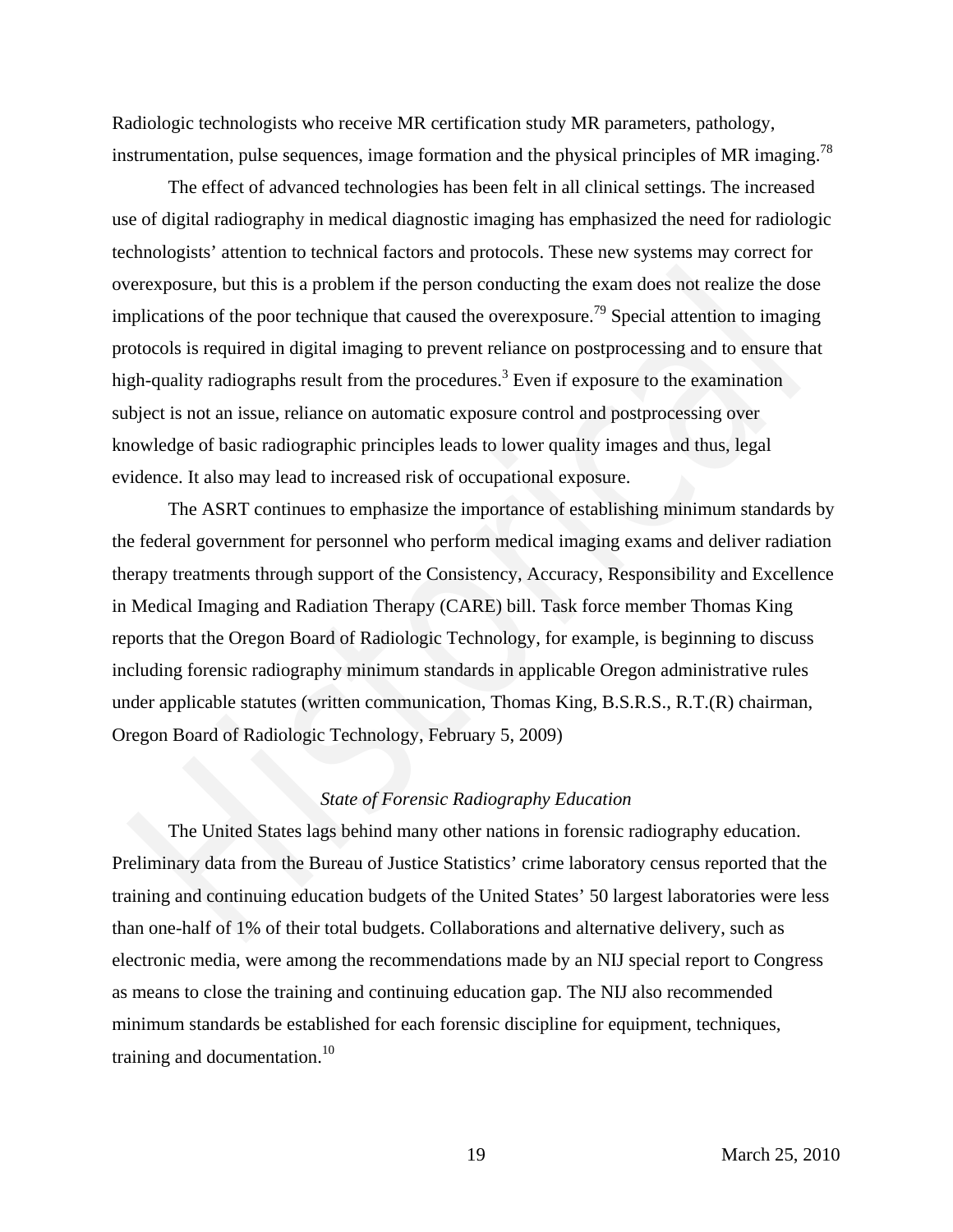As with radiologist education, there is little formal forensic radiography education in the United States for radiologic technologists. There is some course work, such as courses offered at Quinnipiac University in Hamden, Conn. Quinnipiac courses include scope of forensics, preservation of evidence, identification and presence of trauma or child abuse. Currently, students can earn up to seven credits in forensics as part of their work toward a bachelor's degree in radiologic sciences (Tania Blyth, M.H.S, R.T.(R)(M)(CT), clinical coordinator for diagnostic imaging, Quinnipiac University, personal communication, Oct. 23, 2009).

For the majority of personnel performing forensic radiography exams in medical examiner offices, there is no formal education program for radiography. With the exception of facilities that cooperate with affiliated radiology departments that employ registered technologists, many medical examiner and coroner offices use forensic or morgue assistants to conduct their radiographic examinations. These staff members usually are trained on the job for laboratory and radiography duties and the training varies from one location to another.<sup>9,10</sup> These positions may require only a high school diploma as formal education (Amy S. Boulé, Albuquerque, N.M., personal communication, Nov. 20, 2009). The ASRT Forensic Radiography Task Force spearheaded development of an educational framework to help identify education gaps for professionals who may perform forensic radiography exams in both medical and forensic settings. radiologie sciences (Tania Blyth, M.H.S., R.T.(R)(M)(CT), clinical coordinator for diagnost<br>radiologie sciences (Tania Blyth, M.H.S., R.T.(R)(M)(CT), clinical coordinator for diagnost<br>aging. Quimipiac University, personal

Continuing education also is a concern of the NIJ and of the ASRT. In response to the ASRT Forensic Radiography Task Force recommendations, the ASRT recently published a forensic radiography self-directed learning activity for its members.

The National Research Council of the National Academies report on strengthening forensic science stated that the "shortage of resources and the lack of consistent educational and training requirements prevent investigators from taking full advantage of tools, such as CT scans and digital x-rays, that the health care system and other scientific disciplines offer."<sup>61</sup> The NIJ states that "maintaining and increasing professionalism within the forensic science community is critical to the delivery of quality services."<sup>10</sup>

# **Conclusion**

Forensic radiography, although not formally recognized as a forensic science discipline in the United States, is a science. The evidence produced by radiologic methods can provide a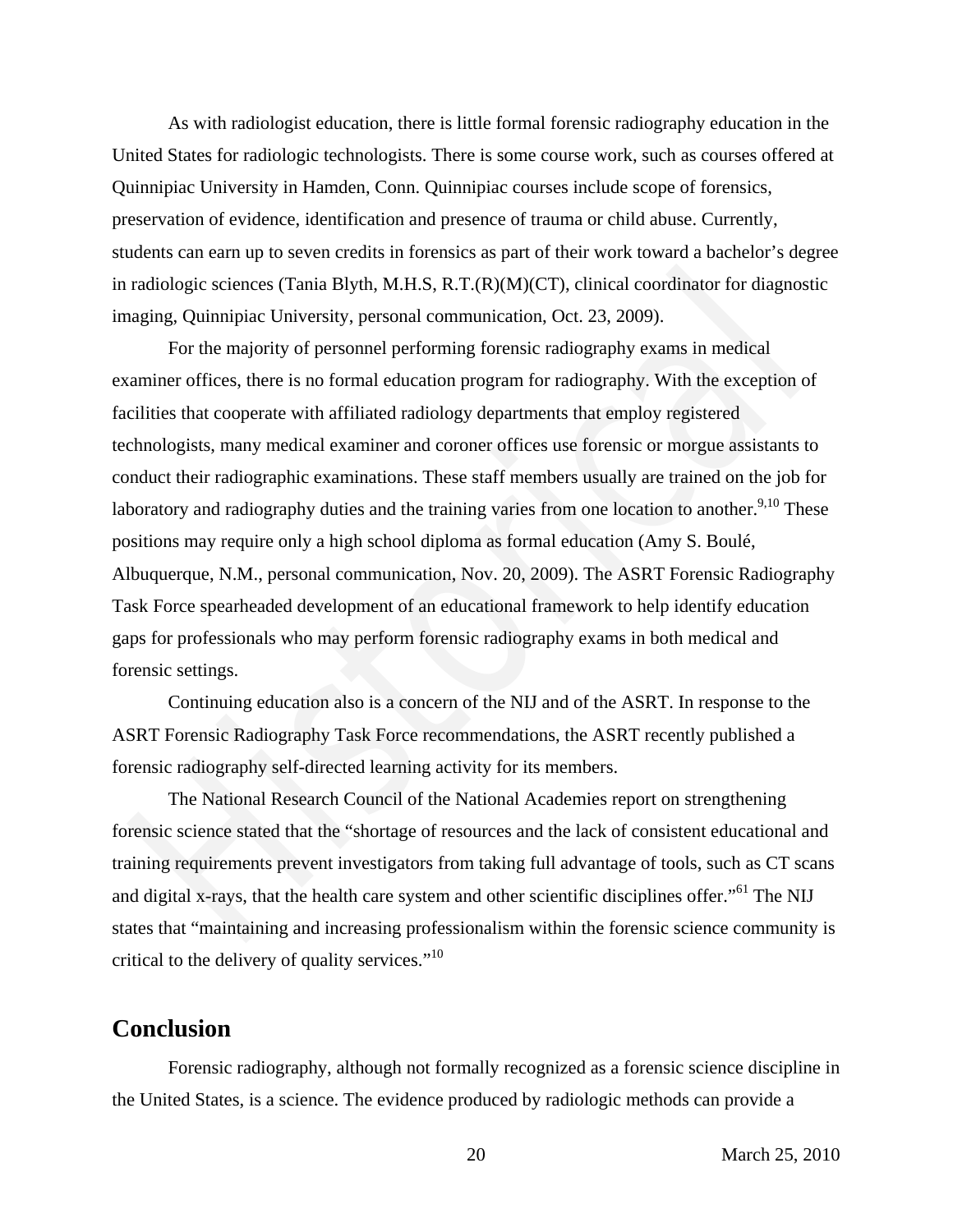scientific basis for investigation. As stated in the National Research Council report, science places a premium on "precision, objectivity, critical thinking, careful observation and practice, repeatability, uncertainty management and peer review."<sup>61</sup> There is little in the literature regarding the reliability of forensic radiography and its evaluation,<sup>80</sup> but there is no doubt that radiologic technologists are educated and measured in the scientific aspects of their practice and profession.

With the advent of virtual autopsy and increasing reliance on radiography in forensics, it is clear that more evidence, collaboration and education are needed.<sup>61</sup> The time has come to increase awareness of forensic radiography as a formal tool in the forensic investigator's arsenal. With this in mind, the ASRT suggests the following:

- Efforts begin to improve awareness of the use, scope and value of forensic radiography within the radiologic and forensic science fields to include:
	- o Acceptance and best or most resourceful use of radiologic imaging methods in nonaccidental and postmortem investigations for both fields.
- o Forensic sciences recognize the importance of radiographic image quality for use of radiographs and other diagnostic medical images as evidence and for comparing antemortem and postmortem images, the complex nature of radiographic techniques and positioning, particularly with advanced and crosssectional imaging. With the advent of virtual autopsy and increasing reliance on radiography in forensics,<br>clear that more evidence, collaboration and education are needed.<sup>81</sup> The time has come to<br>crease awareness of forensic radiography a
	- o Forensic sciences recognize and respond to appropriate radiation safety concerns.
	- o Radiology providers increase awareness of medical-legal procedures and recognize that any examination could have forensic implications.
	- o Hospital protocols should emphasize forensics and chain of custody more than most currently do.
- Collaboration should improve among diagnostic medical imaging providers, supportive and regulatory organizations with forensic pathology providers and forensic science organizations.
	- o National Research Council efforts in the forensic community should extend to appropriate medical imaging constituents as needed.
	- o Collaboration may occur at a national level to help underscore improved standardization, education or regulation of forensic radiography practice.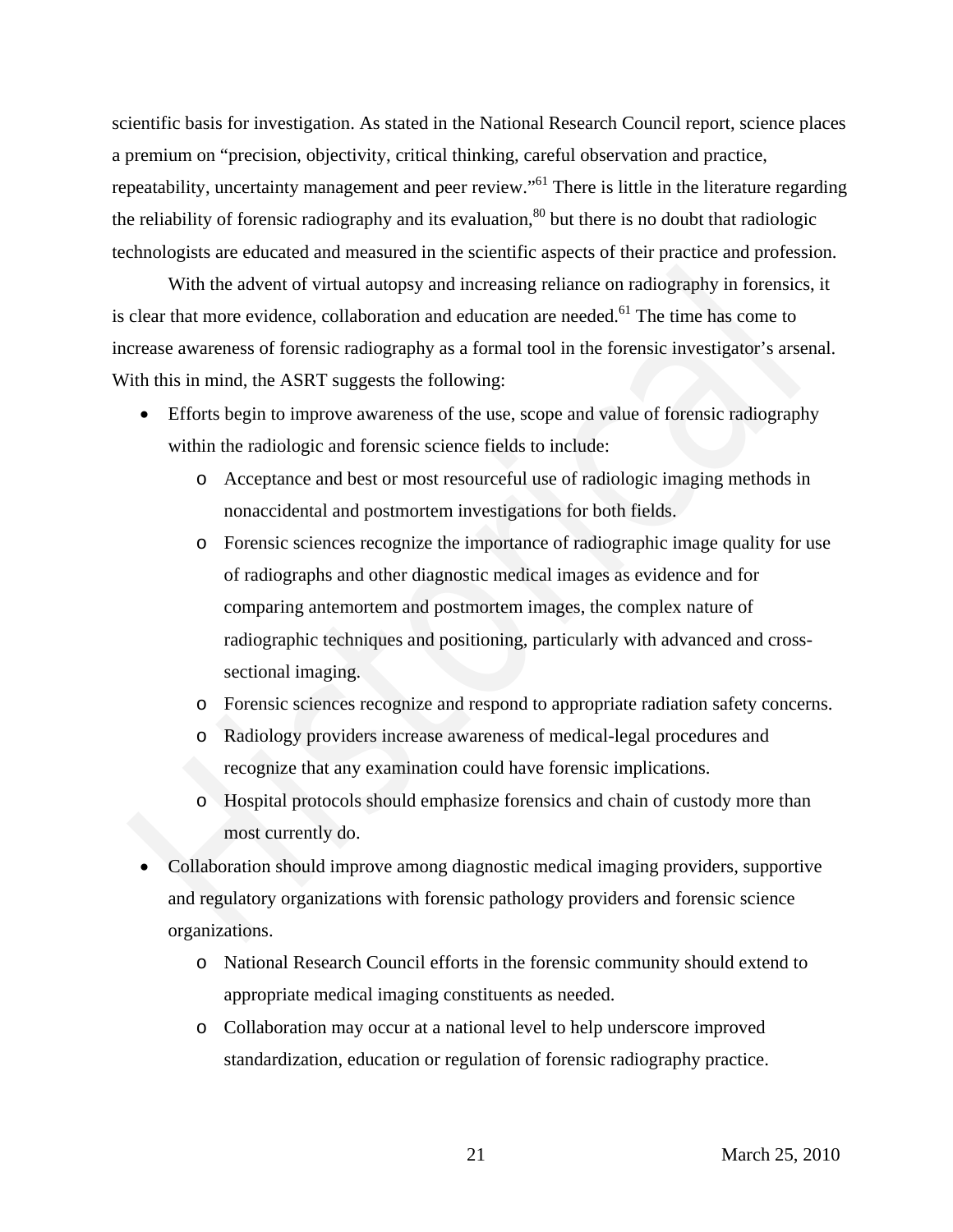- o Local level collaboration between many hospitals and medical examiner officers can lead to coordinated radiography services, particularly in academic settings.
- o Further improvement can be made in formal inclusion of forensic radiography in coordination of local, regional and national disaster response.
- o Efforts should be made to examine the disconnect, quality and regulatory issues surrounding use of radiographic equipment and services in all aspects of forensic science.
- Address the education of personnel performing forensic radiography.
	- o If possible, forensic radiography examinations should be performed by a registered radiologic technologist.
	- o If it is not possible to employ or contract with a registered radiologic technologist, personnel performing the exams should be prepared according to an agreed-upon minimum standard.
- o An educational framework that provides gap analyses for those involved in forensic radiography can guide those who prepare personnel in forensic and medical settings. For example, a limited x-ray machine operator (LXMO) and forensic assistant lack education in the basic principles of digital radiography; the LXMO has some training in radiographic density factors, but the forensic assistant has none. On the other hand, a forensic assistant has training in admissibility of scientific evidence and federal rules of evidence, but a radiologic technologist and LXMO have none. By performing the analysis, employers and educators can identify the gaps in training and education to better prepare personnel to safely and accurately acquire and handle radiologic images for forensic purposes. surrounding use of radiographic equipment and services in all aspects of forens<br>science.<br>
• Address the education of personnel performing forensic radiography.<br>
• If possible, forensic radiography examinations should be pe

The educational framework has been reviewed by a group of educators and is in draft form for public comment; other suggestions may take time to implement because of the complex system under which our medical and legal systems interface. Ultimately, the goal is to raise the level of quality of forensic radiography in the United States. More than 100 years after Judge Lefevre entered x-rays into evidence, questions remain as to how experts and jurors interpret what the images may demonstrate, $<sup>2</sup>$  but the information radiologic technology can produce in the</sup> hands of a skilled operator is no less critical or dramatic.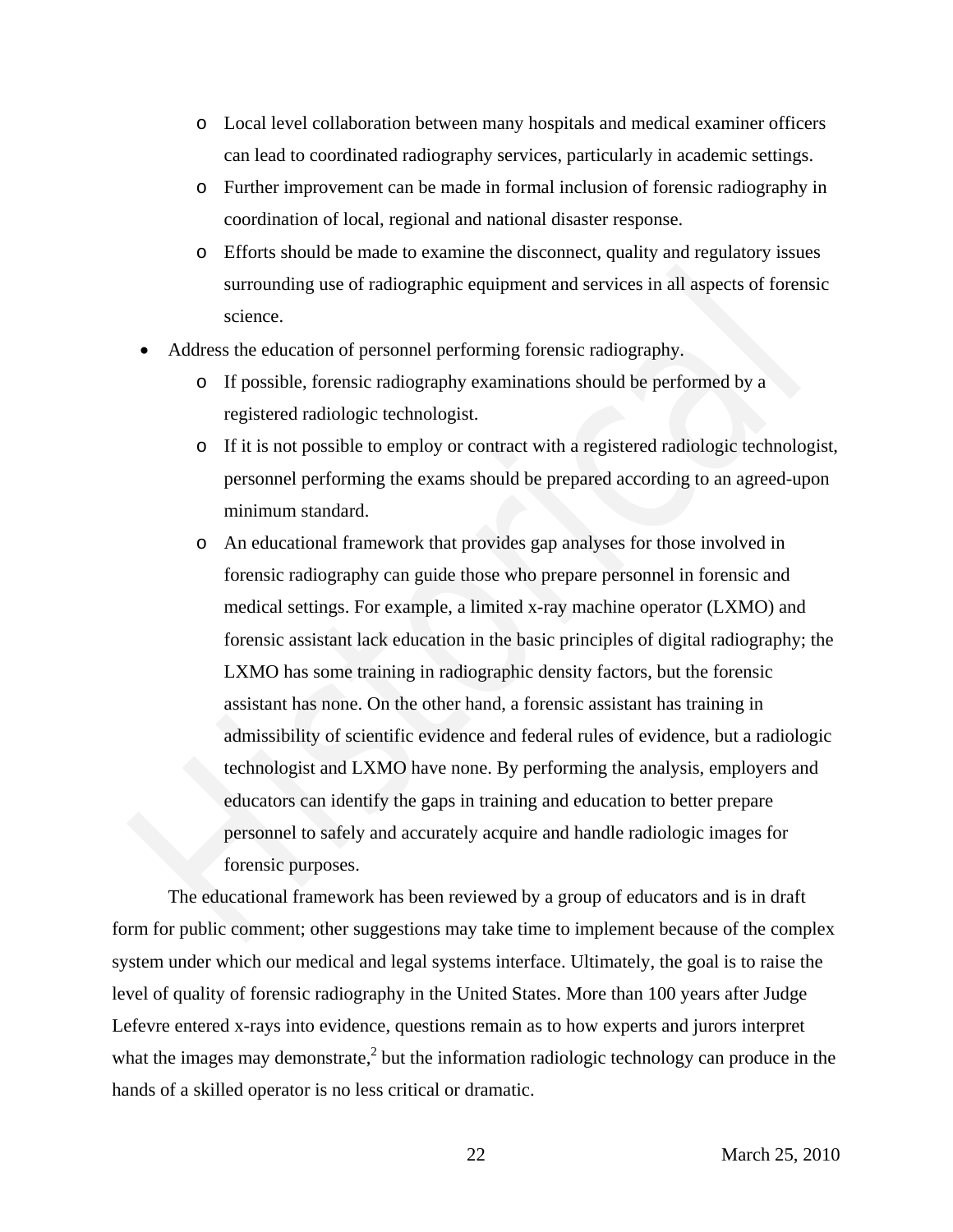# **References**

- 1. Smith v Grant, Shadowgraphs as evidence. *Chicago Legal News*. 1896;29:145. Cited by: Golan T. The emergence of the silent witness: the legal and medical reception of x-rays in the USA. *Soc Stud Sci*. 2004;34(4):477-478.
- 2. Golan T. The emergence of the silent witness: the legal and medical reception of x-rays in the USA. *Soc Stud Sci*. 2004;34(4):469-499.
- 3. Offiah A, van Rijn RR, Perez-Rossello JM, Kleinman PK. Skeletal imaging of child abuse. *Pediatr Radiol*. 2009;39(5):461-470.
- 4. Gibb IE. Computed tomography of projectile injuries. *Clin Radiol*. 2008;63(10):1167-1168.
- 5. Adams NS. An introduction to forensic imaging. eRadimaging Web site. www.eradimaging.com/site/article.cfm?ID=657&mode=ce. Published April 15, 2009. Accessed October 28, 2009.
- 6. Society and College of Radiographers and Association of Forensic Radiographers. Guidance for Radiographers Providing Forensic Radiography Services. www.afr.org.uk/index/cmsfilesystem-action/documents/guidanceforensicradiography\_final\_(2).pdf. Published January 12, 2009. the USA. *Soc Stud Sci.* 2004;34(4):477-478.<br>
Golan T. The emergence of the silent witness: the legal and medical reception of x-rays in<br>
the USA. *Soc Stud Sci.* 2004;34(4):469-499.<br>
He USA Soc *Stud Sci.* 2009;34(51-461-
- 7. Kass-Bartelmes BL. *Women and Domestic Violence: Programs and Tools That Improve Care for Victims*. Rockville, MD: Agency for Healthcare Research and Quality; 2004. www.ahrq.gov/research/domviolria/domviolria.htm.
- 8. Iannelli V. How many children are abused and neglected in the United States? About.com Web site. http://pediatrics.about.com/od/childabuse/a/05\_abuse\_stats.htm. Updated July 15, 2007. Accessed November 10, 2009.
- 9. American Society of Radiologic Technologists. Forensic Radiography Survey. www.asrt.org/media/pdf/research/ASRTForensicRadiographySurvey.pdf. Published November 2008. Accessed October 15, 2009.
- 10. *Status and Needs of Forensic Science Service Providers: a Report to Congress.* National Criminal Justice Reference Service Web site. www.ncjrs.gov/pdffiles1/nij/213420.pdf. Published May 2004. Accessed October 8, 2009.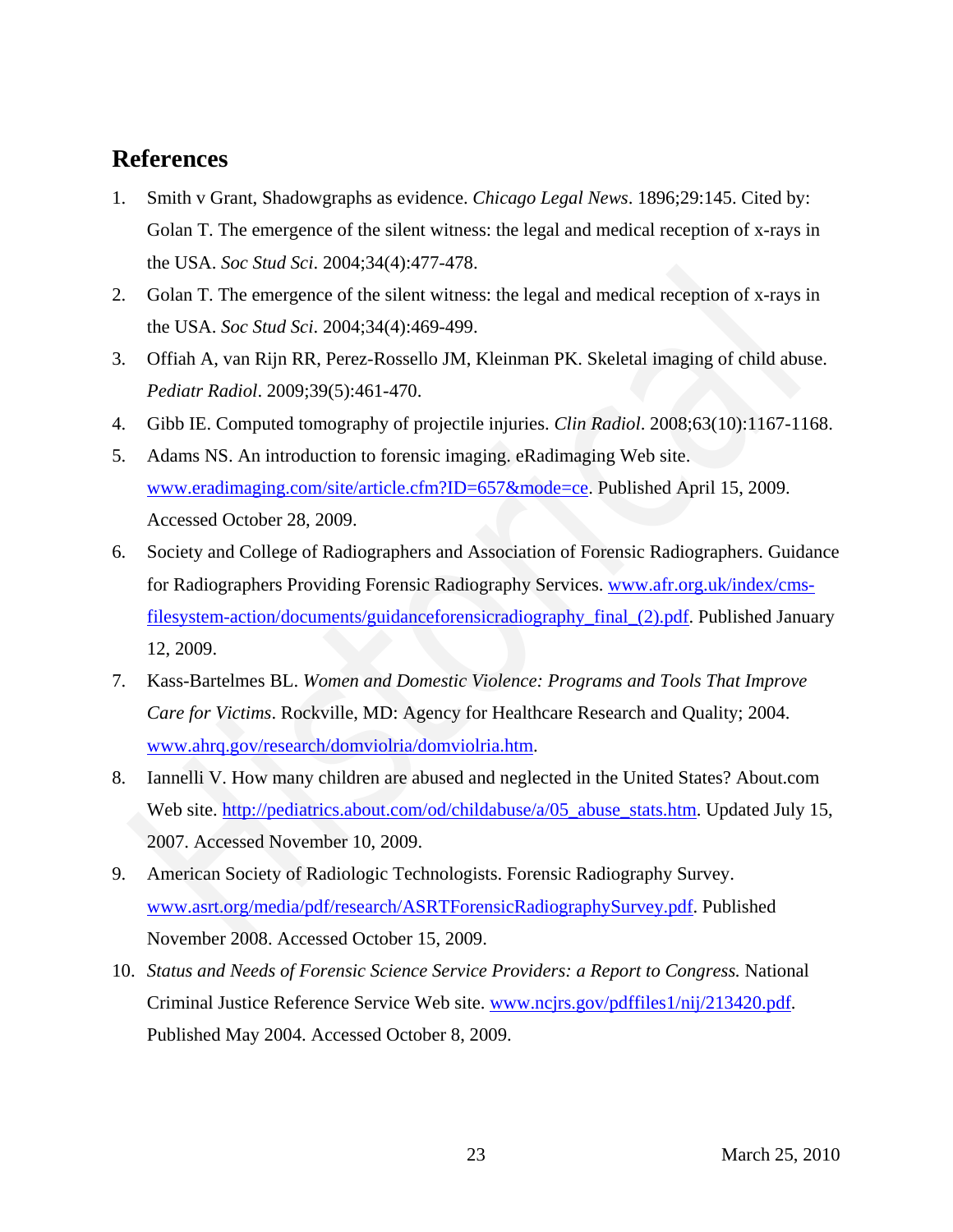- 11. National Institute of Justice. *Education and Training in Forensic Science: a Guide for Forensic Science Laboratories, Educational Institutions, and Students.* www.ojp.usdoj .gov/nij/pubs-sum/203099.htm. Published June 2004. Accessed November 3, 2009.
- 12. Keefer R. It's not so elementary. *ACR Bulletin*. 2009;64(8):19-21.
- 13. Brogdon BG. Definitions in forensics and radiology. In: Brogdon BG. *Forensic Radiology*. Boca Raton, FL: CRC Press LLC;1998:3-12.
- 14. Brogdon BG, Lichtenstein JE. Forensic radiology in historical perspective. In: Brogdon BG. *Forensic Radiology*. Boca Raton, FL: CRC Press LLC;1998:13-34.
- 15. Brogdon G, Noziglia C, eds. So you want to be a forensic scientist! American Academy of Forensic Sciences Web site. www.aafs.org/default.asp?section\_id=resources&page\_id =choosing\_a\_career. Accessed November 10, 2009. Boca Raton, FL: CRC Press LLC; 1998:3-12.<br>
Boca Raton, FL: CRC Press LLC; 1998:3-12.<br>
Brogdon BG, Liehtenstein JE. Forensic radiology in historical perspective. In: Brogdon B<br>
Forensic Radiology. Boca Raton, FL: CRC Press
- 16. State of Wisconsin classification specification. Forensic Imaging specialist classification series. http://oser.state.wi.us/docview.asp?docid=3506. Published July 14, 2002. Accessed December 10, 2009.
- 17. Brogdon BG. Scope of forensic radiology. In: Brogdon BG. *Forensic Radiology*. Boca Raton, FL: CRC Press LLC;1998:35-54.
- 18. Kremer C, Racette S, Marton D, Sauvageau A. Radiographs interpretation by forensic pathologists: a word of warning. *Am J Forensic Med Pathol*. 2008;29(4):295-296.
- 19. Levy AD, Abbott RM, Mallak CT, et al. Virtual autopsy: preliminary experience in highvelocity gunshot wound victims. *Radiology*. 2006;240(2):522-528.
- 20. Hobbs CJ, Bilo RA. Nonaccidental trauma: clinical aspects and epidemiology of child abuse. *Pediatr Radiol*. 2009;39(5):457-460.
- 21. van Rijn RR. How should we image skeletal injuries in child abuse? *Pediatr Radiol*. 2009;39(suppl 2):S226-S229.
- 22. Diagnostic imaging of child abuse. *Pediatrics*. 2009;123(5):1430-1435.
- 23. Brogdon BG. Child abuse. In: Brogdon BG. *Forensic Radiology*. Boca Raton, FL: CRC Press LLC;1998:281-314.
- 24. American College of Radiology Practice Guideline for Skeletal Surveys in Children. www.acr.org/SecondaryMainMenuCategories/quality\_safety/guidelines/dx/musc/skeletal\_s urveys.aspx. Revised 2006. Accessed November 16, 2009.
- 25. Sato Y. Imaging of nonaccidental head injury. *Pediatr Radiol*. 2009;39(suppl 2):S230-S235.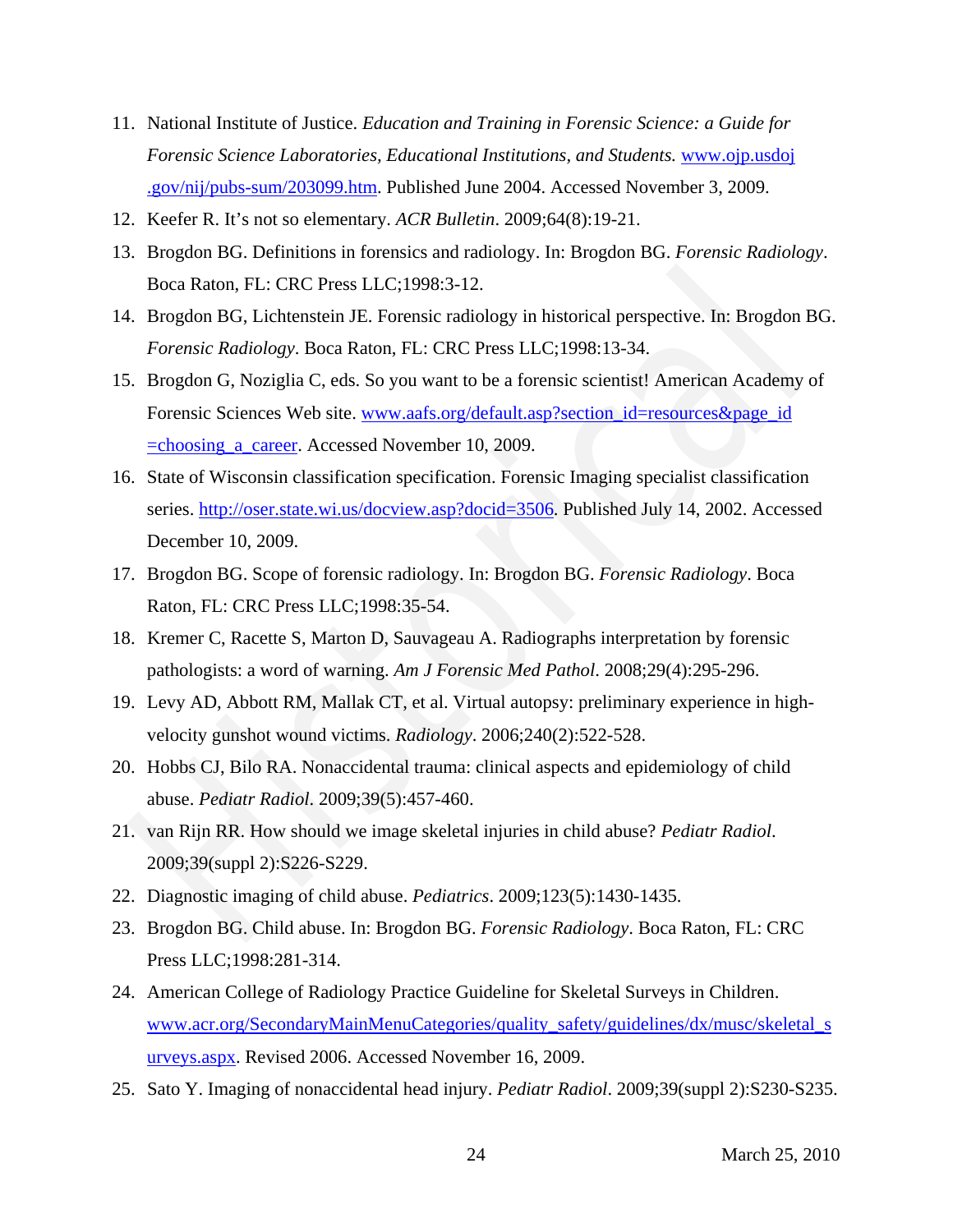- 26. The Society and College of Radiographers. *The Child and the Law: The Roles and Responsibilities of the Radiographer.* London: The Society of Radiographers; 2005.
- 27. Lee NG. Forensics in emergency care. In: Lee NG. *Legal Concepts and Issues in Emergency Care*. Philadelphia, PA: WB Saunders Company; 2001:102-115.
- 28. McDowell JD, Brogdon BG. Spousal abuse and abuse of the elderly an overview. In: Brogdon BG. *Forensic Radiology*. Boca Raton, FL: CRC Press LLC;1998:315-326.
- 29. Dong X, Simon M, Medes de Leon C. Elder self-neglect and abuse and mortality risk in a community-dwelling population. *JAMA*. 2009;302(5):517-526.
- 30. Bachman R, Meloy ML. The epidemiology of violence against the elderly: implications for primary and secondary prevention. *J Contemp Crim Justice*. 2008;24(2):186-197.
- 31. Messmer JM. Radiology of gunshot wounds. In: Brogdon BG. *Forensic Radiology*. Boca Raton, FL: CRC Press LLC;1998:209-224.
- 32. Brywczynski JJ, Barrett TW, Lyon JA, Cotton BA. Management of penetrating neck injury in the emergency department: a structured literature review. *Emerg J Med*. 2008;25(11):711-715.
- 33. So you want to be a medical detective. National Association of Medical Examiners Web site. http://thename.org/index.php?option=com\_docman&task=cat\_view&gid=38&Itemid=26. Accessed October 8, 2009. **Example 10**<br>
Historical BG, *Forensic Radiology*. Boca Raton, FL: CRC Press LLC;1998:315-326.<br>
Dong X, Simon M, Medes de Leon C. Elder self-neglect and abuse and mortality risk in a<br>
community-dwelling population. *JAMA*.
- 34. O'Donnell C, Woodford N. Post-mortem radiology a new subspecialty? *Clin Radiol*. 2008;63(11):1189-1194.
- 35. Dimaio VJ, Dana SE. Introduction to medicolegal casework. In: Dimaio VJ, Dana SE. *Handbook of Forensic Pathology*. Boca Raton, FL: Taylor & Francis LLC:7.
- 36. Laske AL, Haberkorn KL, Applegate KE, Catellier MJ. Postmortem skeletal survey practice in pediatric forensic autopsies: a national survey. *J Forensic Sci*. 2009;54(1):189-191.
- 37. Christe A, Ross S, Oesterhelweg L, Spendlove D, et al. Abdominal trauma sensitivity and specificity of postmortem noncontrast imaging findings compared with autopsy findings. *J Trauma*. 2009;66(5):1302-1307.
- 38. Harcke HT, Levy AD, Getz JM, Robinson SR. MDCT analysis of projectile injury in forensic investigation. *AJR Am J Roentgenol*. 2008;190(2):106-111.
- 39. Dedouit F, Guilbeau-Frugier C, Capuani C, et al. Child abuse: practical application of autopsy, radiological and microscopic studies. *J Forensic Sci*. 2008;53(6):1424-1429.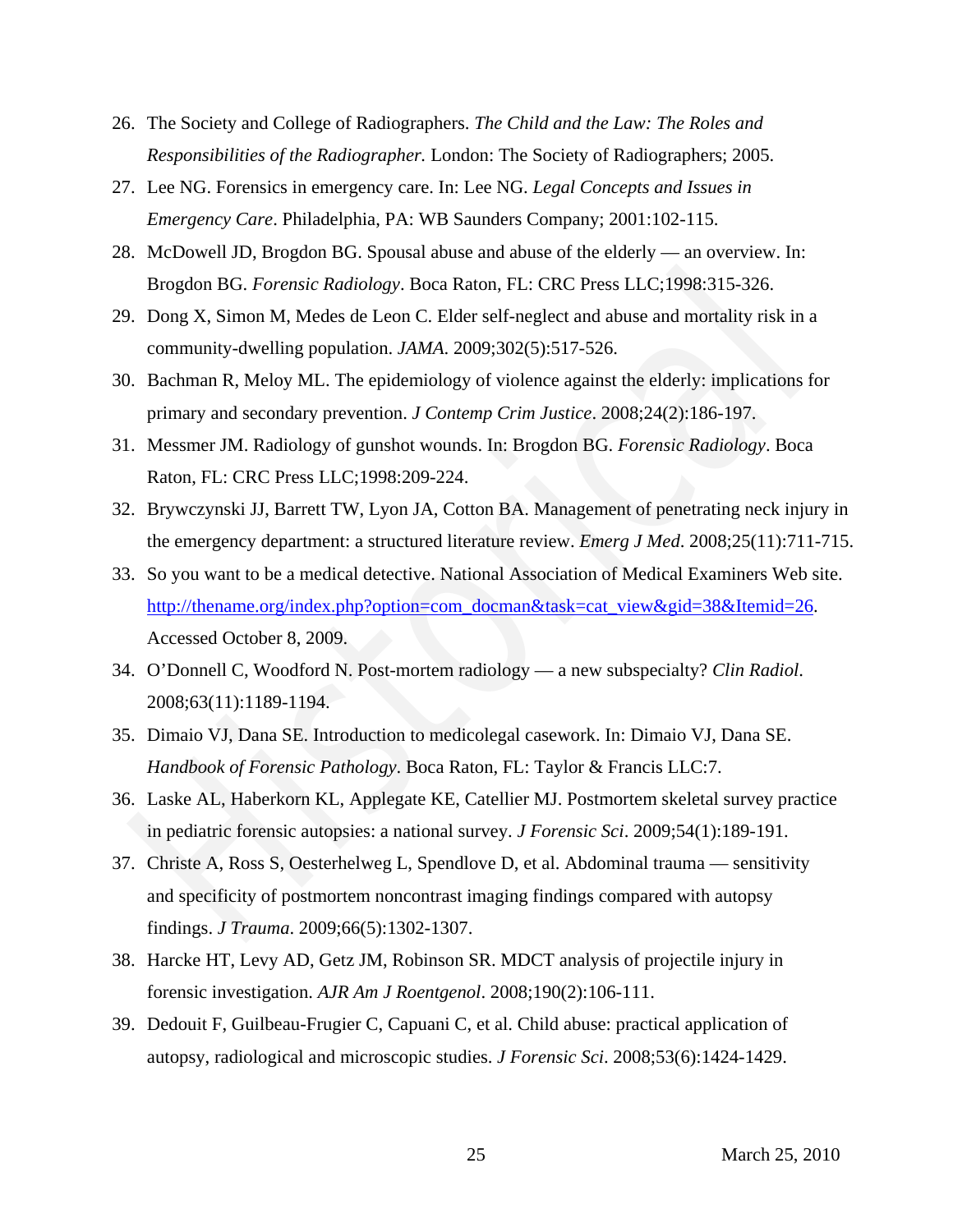- 40. Grabherr S, Djonov V, Yen K, Thali MJ, Dirhnofer R. Postmortem angiography: review of former and current methods. *AJR Am J Roentgenol*. 2007;188(3):832-838.
- 41. Virtopsy. Institute of Forensic Medicine at the University of Bern/Switzerland Web site. www.virtopsy.com/index.php?option=com\_content&view=article&id=2&Itemid=16. Accessed January 13, 2010.
- 42. Page D. The virtual autopsy: the doctor will scan you now. *Forensic Magazine* Web site. www.forensicmag.com/articles.asp?pid=220. Published August/September 2008. Accessed November 5, 2009.
- 43. EU radiology: CT value in postmortem trauma exams. Healthimaging.com Web site. www.healthimaging.com/index.php?option=com\_articles&view=article&id=19154. Updated October 19, 2009. Accessed October 28, 2009. 1. Page D. The virtual autopsy: the doctor will scan you now. Forensic Magazine Web site.<br>
www.forensicmag.com/articles.asp?pid=220. Published August/September 2008. Accesse<br>
November 5, 2009.<br>
EU radiology: CT value in p
- 44. Molina DK, Nichols JJ, DiMaio VJ. The sensitivity of computed tomography (CT) scans in detecting trauma: are CT scans reliable enough for courtroom testimony? *J Trauma*. 2007;63(3):625-629.
- 45. Molina DK, DiMaio VJ. Letters to the editor: the author's reply. *J Trauma*. 2008;65(5):1206-1207.
- 46. McNitt-Gray M. Basic physics of CT: axial, helical and multidetector. Lecture, David Geffen School of Medicine, University of California, Los Angeles. http://149.142.238.229 /k30/reading/K30%20Module%204.Lecture%205.pdf. Accessed December 7, 2009.
- 47. Ross S, Spendlove D, Bollinger S, et al. Postmortem whole-body CT angiography: evaluation of two contrast media solutions. *AJR Am J Roentgenol*. 2008;190(5):1380-1389.
- 48. Brogdon BG, Vogel H. Conventional radiologic identification. In: Brogdon BG, Vogel H, McDowell JD. *A Radiologic Atlas of Abuse, Torture, Terrorism, and Inflicted Trauma*. Boca Raton, FL: CRC Press LLC;2003:255-256.
- 49. Lichtenstein JE. Radiology in mass casualty situations. In: Brogdon BG. *Forensic Radiology*. Boca Raton, FL: CRC Press LLC;1998:189-208.
- 50. Cox M, Malcolm M, Fairgrieve SI. A new digital method for the objective comparison of frontal sinuses for identification. *J Forensic Sci*. 2009;54(4):761-772.
- 51. Harcke HT, Biano JA, Koeller KK. Forensic radiology: response to the Pentagon attack on September 11, 2001. *Radiology*. 2002;223(1):7-8.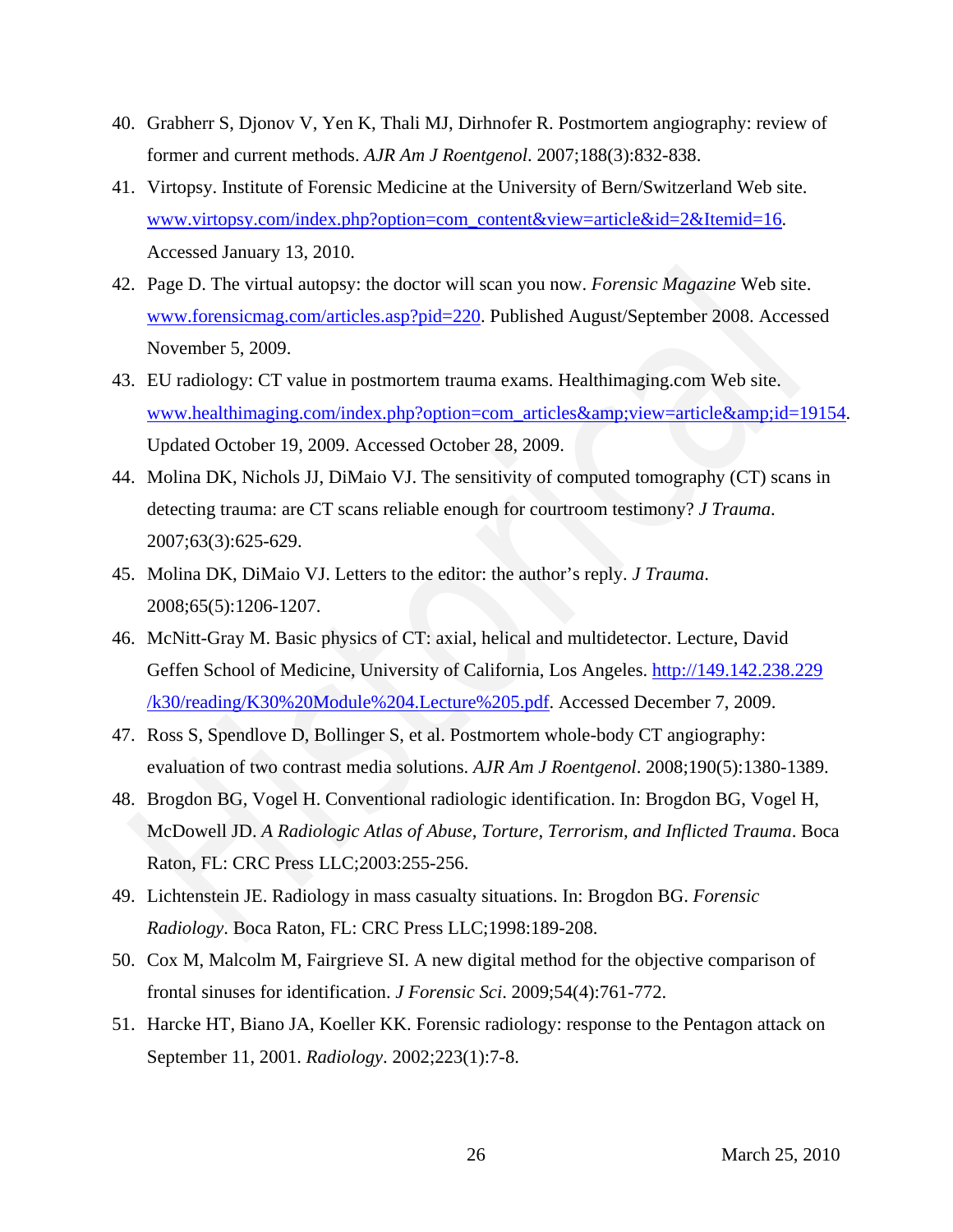- 52. Blau S, Robertson S, Johnstone M. Disaster victim identification: new applications for postmortem computed tomography. *J Forensic Sci*. 2008;53(4):956-961.
- 53. Rutty GN, Robinson CE, BouHaider R, Jeffery AJ, Morgan B. The role of mobile computed tomography in mass fatality incidents. *J Forensic Sci*. 2007;52(6):1342-1349.
- 54. Disaster mortuary operational response teams. Why have DMORT? www.dmort.org/DNPages/DMORTWhy.htm. Accessed June 2009.
- 55. Page D. Life in a disaster morgue. *Forensic Magazine* Web site. www.forensicmag.com/articles.asp?pid=68. Published December 2005/January 2006. Accessed January 13, 2010. www.dmort.org/DNPages/DMORTWhy.htm. Accessed June 2009.<br>
Page D. Life in a disaster morgue. *Forensic Magazine* Web site.<br>
www.forensicmag.com/articles.asp?pid=68. Published December 2005/January 2006.<br>
Accessed January 13
- 56. Brogdon BG. Smuggling. In: Brogdon BG. *Forensic Radiology*. Boca Raton, FL: CRC Press LLC;1998:251-256.
- 57. James AE. Radiology of fakes and forgeries in art. In: Brogdon BG. *Forensic Radiology*. Boca Raton, FL: CRC Press LLC;1998:265-280.
- 58. Brogdon BG, Vogel H. Other modalities, other reasons. In: Brogdon BG, Vogel H, McDowell JD. *A Radiologic Atlas of Abuse, Torture, Terrorism, and Inflicted Trauma*. Boca Raton, FL: CRC Press LLC;2003:279-288.
- 59. Murphy WA, Nedden D, Gostner P, Knapp R, Recheis W, Seidler H. The Iceman: discovery and imaging. *Radiology*. 2003;226(3):614-629.
- 60. Appelbaum PS. Through a glass darkly: functional neuroimaging evidence enters the courtroom. *Psychiatr Serv*. 2009;60(1):21-23.
- 61. *Strengthening Forensic Science in the United States: a Path Forward.* Washington, D.C.:National Academies Press;2009.
- 62. About VIFM. Victorian Institute of Forensic Medicine Web site. www.vifm.org/aboutvifm.html. Accessed December 16, 2009.
- 63. Victorian Institute of Forensic medicine. 2008-2009 Annual Report. www.vifm.org/attachments/VIFM\_AR\_08-09.pdf. Accessed December 16, 2009.
- 64. About us. International Association of Forensic Radiographers Web site. www.afr.org.uk/index/about-us. Accessed October 26, 2009.
- 65. About us. Society of Radiographers Web site. www.sor.org/public/aboutus.htm. Accessed December 22, 2009.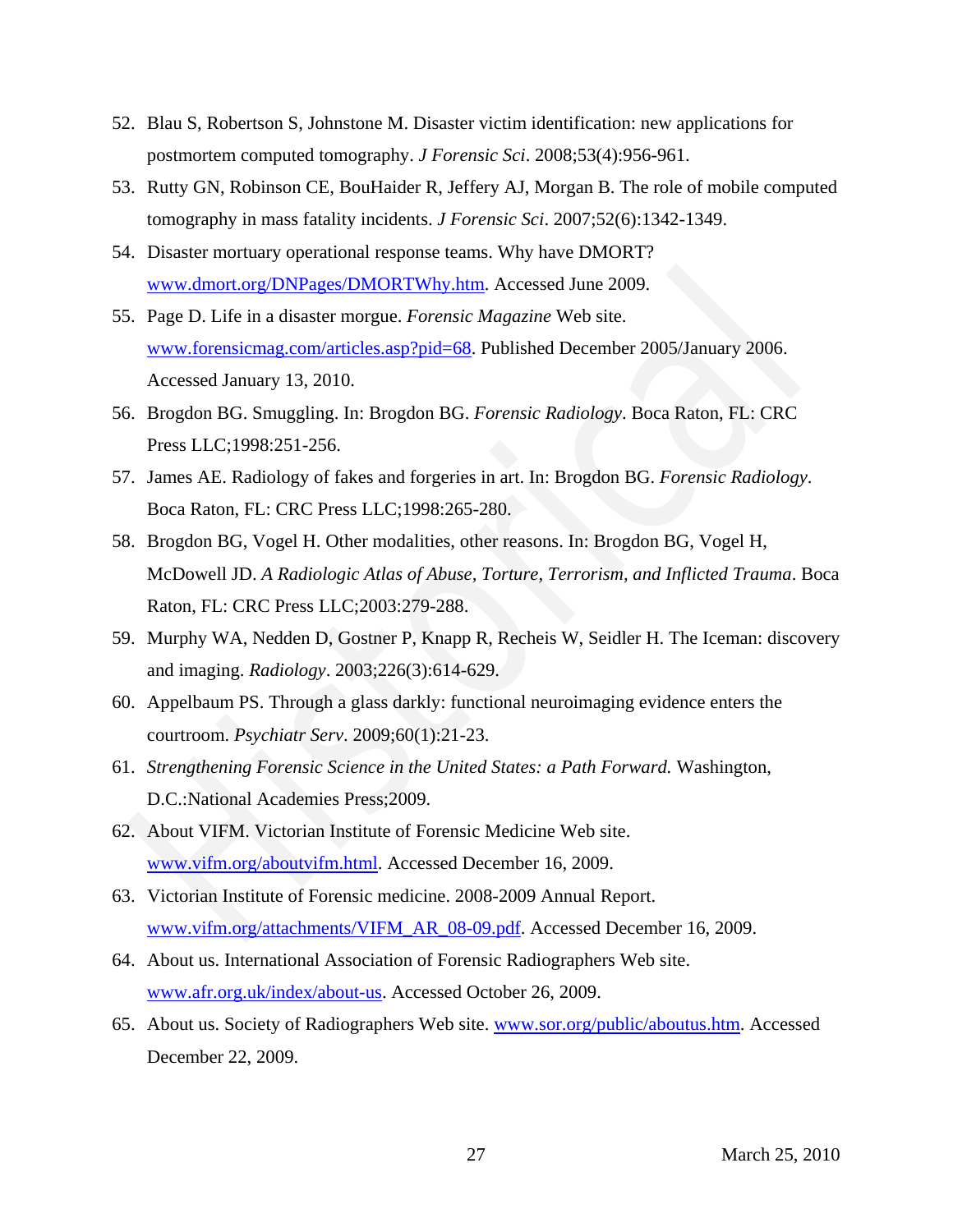- 66. College of Radiographers. Radiography education and training directory of pre-registration courses. www.sor.org/public/pdf/Directory\_of\_courses\_-\_Oct\_2009\_update.pdf. Published October 2009. Accessed January 20, 2010.
- 67. Health Professions Council. Advertising yourself as a health professional. *HPC In Focus*. February 2006:1. www.hpc-uk.org/assets/documents/10000EACHPCInFocus,Issue3.pdf. Accessed January 20, 2010.
- 68. About us. Home Office Web site. www.homeoffice.gov.uk/about-us/index.html. Accessed December 22, 2009.
- 69. Reveco R. Providing a hospital-based forensic radiography service: what are the issues? Presentation at the Barts and the London NHS Trust Trauma and Forensic Radiology Conference. London, England, 2007.
- 70. The Department of Health. The Coroner's Act. www.opsi.gov.uk/acts/acts1988/pdf/ukpga\_19880013\_en.pdf. Updated 1988. Accessed December 22, 2009.
- 71. McIntyre E. Department of Radiology, John Radcliffe Hospital. Forensic radiography protocol. Oxford, England. March 2009.
- 72. Barts and the London NHS Trust. Forensic radiography draft document, local policy for the Royal London Hospital. London, England: Royal London Hospital Forensic Radiography Service. February 3, 2009.
- 73. Colangelo JE, Johnston J, Killion JB, Wright DL. Radiation biology and protection. *Radiol Technol*. 2009;80(5):421-441.
- 74. Radiography curriculum. American Society of Radiologic Technologists Web site. www.asrt.org/media/pdf/foreducators/EDCurrRadFinalApproved.pdf. Published 2007. Accessed December 15, 2009. Accessed January 20, 2010.<br>
Accessed January 20, 2010.<br>
Accessed January 20, 2010.<br>
About us. Home Office Web site. www.homeoffice.gov.uk/about-us/index.html. Accesse<br>
December 22, 2009.<br>
Reveco R. Providing a hospital-bas
- 75. Amis ES, Butler PF, Applegate KE, et al. American College of Radiology white paper on radiation dose in medicine. www.acr.org/SecondaryMainMenuCategories/quality\_safety /white\_paper\_dose.aspx. Published 2007. Accessed December 15, 2009.
- 76. ASRT supports efforts to minimize CT radiation dose [news release]. Albuquerque, N.M.: American Society of Radiologic Technologists; December 17, 2009. www.asrt.org/Content/News/PressRoom/PR2009/asrtsuppor091217.aspx. Accessed December 17, 2009.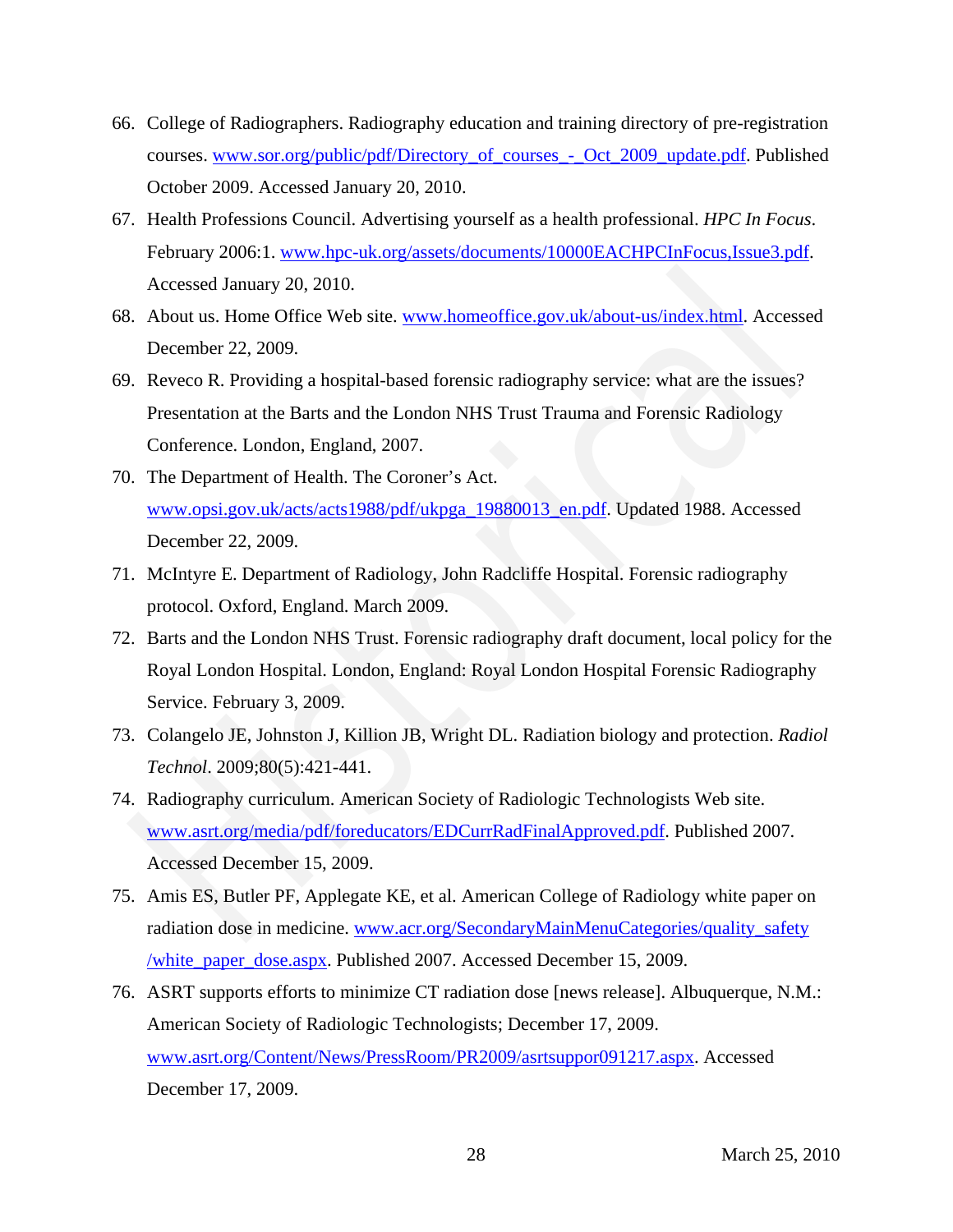- 77. Kanal E, Barkovic AJ, Bell C, et al. ACR guidance document for safe MR practices: 2007. *AJR Am J Roentgenol*. 2007;188(6):1447-1474. www.acr.org/SecondaryMainMenuCategories /quality\_safety/MRSafety/safe\_mr07.aspx. Accessed December 17, 2009.
- 78. Magnetic resonance curriculum. American Society of Radiologic Technologists Web site. www.asrt.org/media/Pdf/mr\_curriculum.pdf. Published 2008. Accessed December 18, 2009.
- 79. Barr HJ, Ohlhaber T, Finder C. Focusing in on dose reduction: the FDA perspective. *AJR Am J Roentgenol*. 2006;186(6):1716-1717. Rant HJ, Oblhaber T, Finder C. Focusing in on dose reduction: the FDA perspective. AIR Am J Roemgenol. 2006;186(6):1716-1717.<br>
Uhrenholdt L, Nielsen E, Charles AV, Hauge E, Gregersen M. Imaging occult lesions in cervical s
- 80. Uhrenholdt L, Nielsen E, Charles AV, Hauge E, Gregersen M. Imaging occult lesions in the cervical spine facet joints. *Am J Forensic Med Pathol*. 2009;30(2):142-147.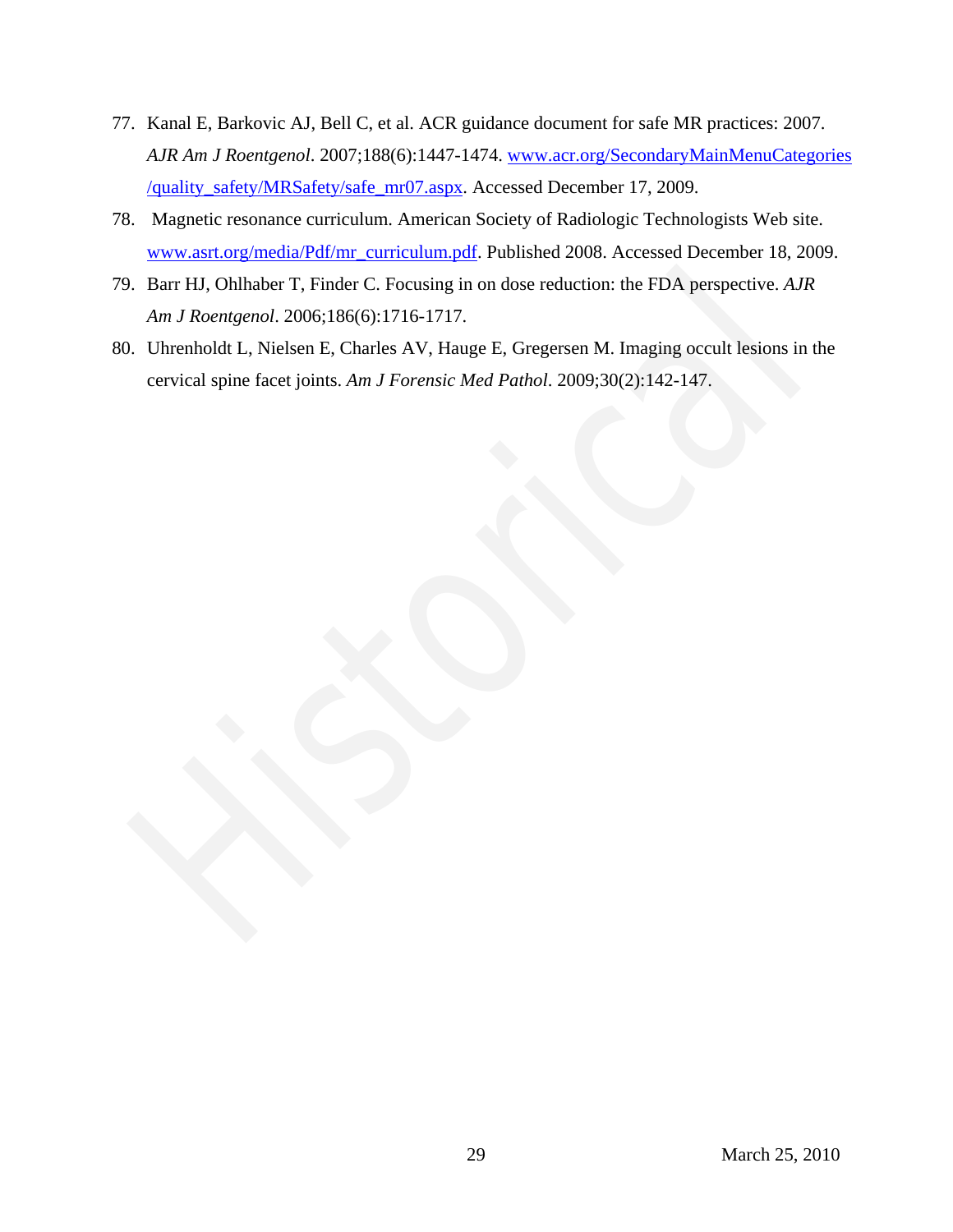# **Appendix A**

# **Radiologic Technologists**

Radiologic technologists are the medical personnel who perform diagnostic imaging examinations and administer radiation therapy treatments. They are educated in anatomy, patient positioning, examination techniques, equipment protocols, radiation safety, radiation protection and basic patient care. They may specialize in a specific imaging technique, such as bone densitometry, cardiovascular-interventional radiography, computed tomography, mammography, magnetic resonance imaging, nuclear medicine, quality management, sonography or general radiography. The radiologic technologists who specialize in radiation therapy, which is the delivery of high doses of radiation to treat cancer and other diseases, are radiation therapists and medical dosimetrists. sitioning, examination techniques, equipment protocols, radiation safety, radiation protection<br>
al basic patient care. They may specialize in a specific imaging technique, such as bone<br>
mensionenty, cardiovascular-interven

Registered radiologic technologists must complete at least two years of formal education in an accredited hospital-based program or a two- or four-year educational program at an academic institution and must pass a national certification examination. To remain registered, they must earn continuing education credits. The examination and registration are administered by the American Registry of Radiologic Technologists (ARRT).

Currently, 38 states require a license to perform radiography exams. In 30 states, limited x-ray machine operators (LXMOs) may perform certain examinations; generally they are not permitted to perform fluoroscopy examinations.

# **About the ASRT**

The mission of the American Society of Radiologic Technologists is to foster the professional growth of radiologic technologists by expanding knowledge through education, research and analysis; promoting exceptional leadership and service; and developing the radiologic technology community through shared ethics and values.

Founded in 1920, the ASRT now has more than 133,000 members. The ASRT is governed by an elected seven-member Board of Directors and a House of Delegates. The ASRT also has affiliate relationships with 54 state or local societies for radiologic technologists. The national organization's business office is located in Albuquerque, N.M.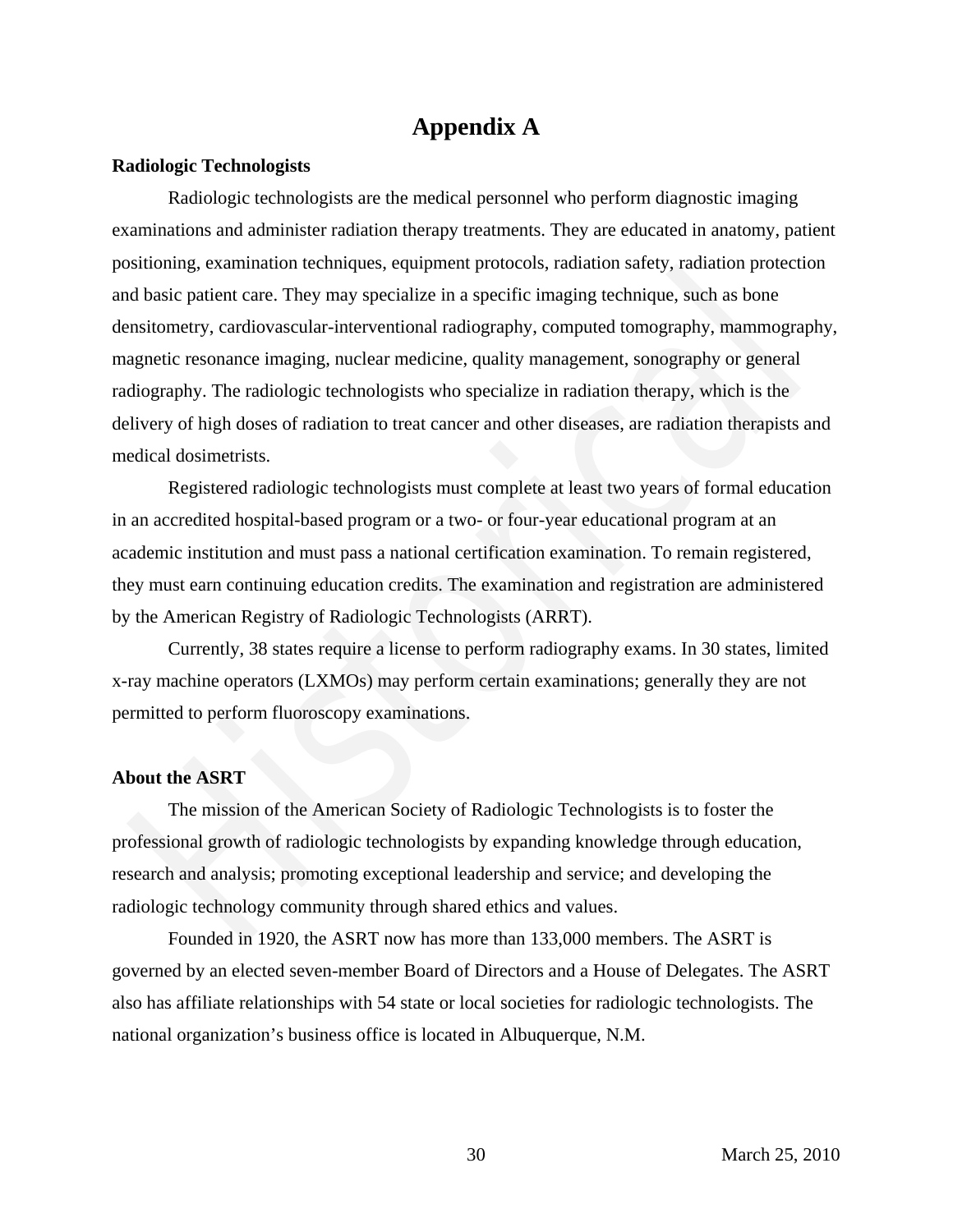# **About the ARRT**

The American Registry of Radiologic Technologists is the world's largest credentialing organization seeking to ensure high-quality patient care in radiologic technology. The ARRT tests and certifies technologists and administers continuing education and ethics requirements for radiologic technologist annual registration. The ARRT is headquartered in St. Paul, Minn. **Historical**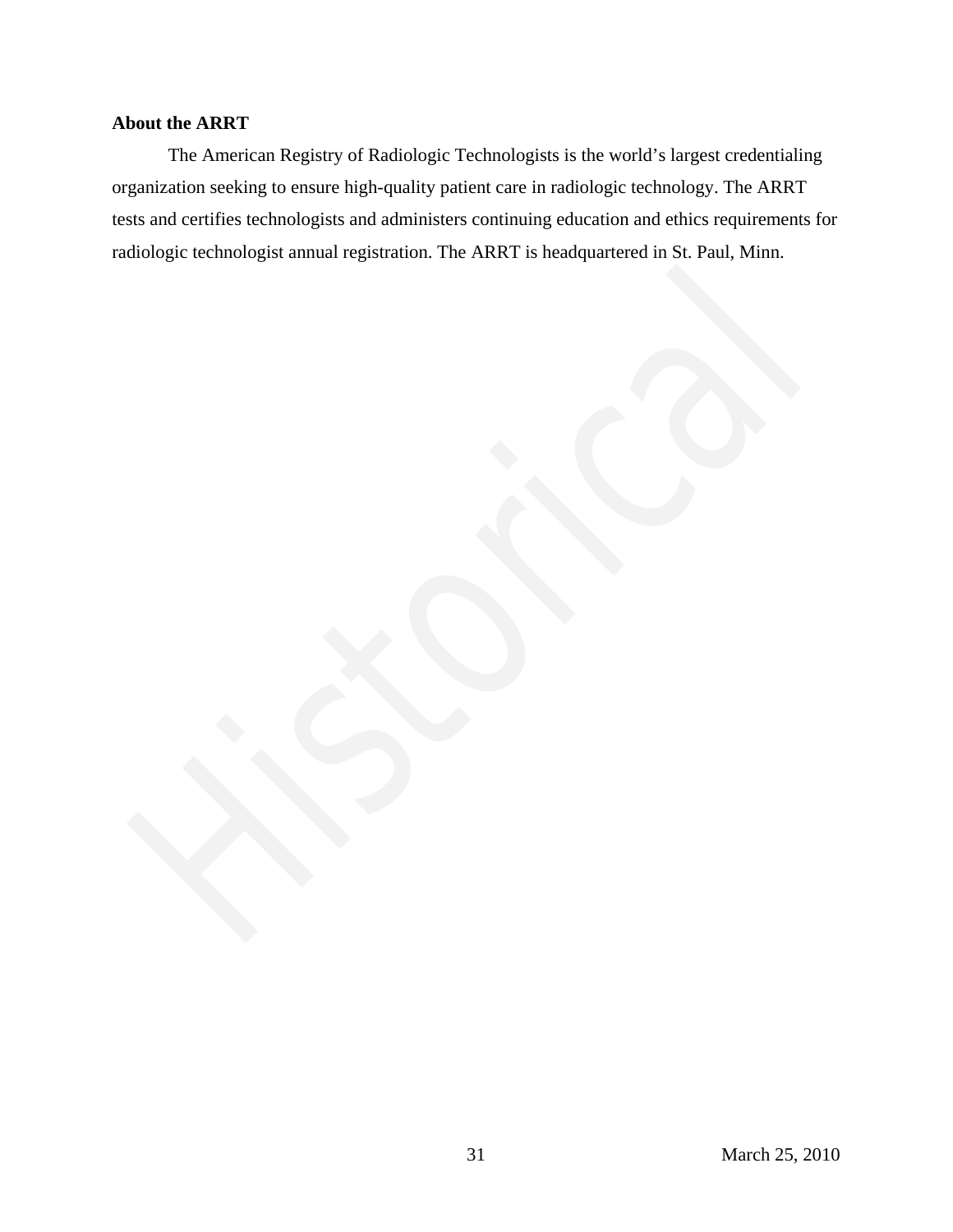# **Appendix B**

# **Forensic Radiography Task Force Members**

# **Chairman Nancy Adams, B.S.R.S., R.T.(R)**

Ms. Adams is the clinical coordinator for the radiography program at Itawamba Community College in Fulton, Mississippi. She received her bachelor's degree in radiologic sciences from Midwestern State University, Wichita Falls, Texas. Ms. Adams has worked in radiologic sciences instruction for more than 25 years, serving as a clinical instructor and radiography program director before assuming her current position as clinical coordinator. Ms. Adams has contributed to textbooks and presented numerous workshops on the topic of forensics for radiologic technologists. She also has developed online resources in forensic radiography for continuing education credit. mmunity College in Fulton, Mississippi. She received her bachelor's degree in radiologic<br>iences from Midwestern State University, Wichita Falls, Texas. Ms. Adams has worked in<br>diologic sciences instruction for more than 25

Ms. Adams developed an early interest in forensic radiography as a student and has continued to take an active role in addition to her other duties. She is x-ray section leader for the Region 4 Disaster Mortuary Operational Response Team (DMORT) and has deployed numerous times in response to national disasters. She was the first radiologic technologist to be accepted for membership in the American Academy of Forensic Sciences, and works closely with the International Association of Forensic Radiographers.

### **Tania Blyth, M.H.S., R.T. (R)(M)(CT)**

Ms. Blyth is director of clinical education for the diagnostic imaging program at Quinnipiac University in Hamden, Conn. She has worked as an educator for four years. Ms. Blyth's current academic responsibilities at Quinnipiac include radiography image production and forensic imaging course work, lab and clinical courses. She was responsible for the design of a new forensic investigation seminar course that began in spring 2010. Ms. Blyth has served as a radiology consultant for the Office of the Chief Medical Examiner in Farmington, Conn., since 2005.

Ms. Blyth has a bachelor of science degree in diagnostic imaging from Quinnipiac College in Hamden and a master of health science degree in medical laboratory sciences from Quinnipiac University. Her early clinical experience included trauma, operating room, portable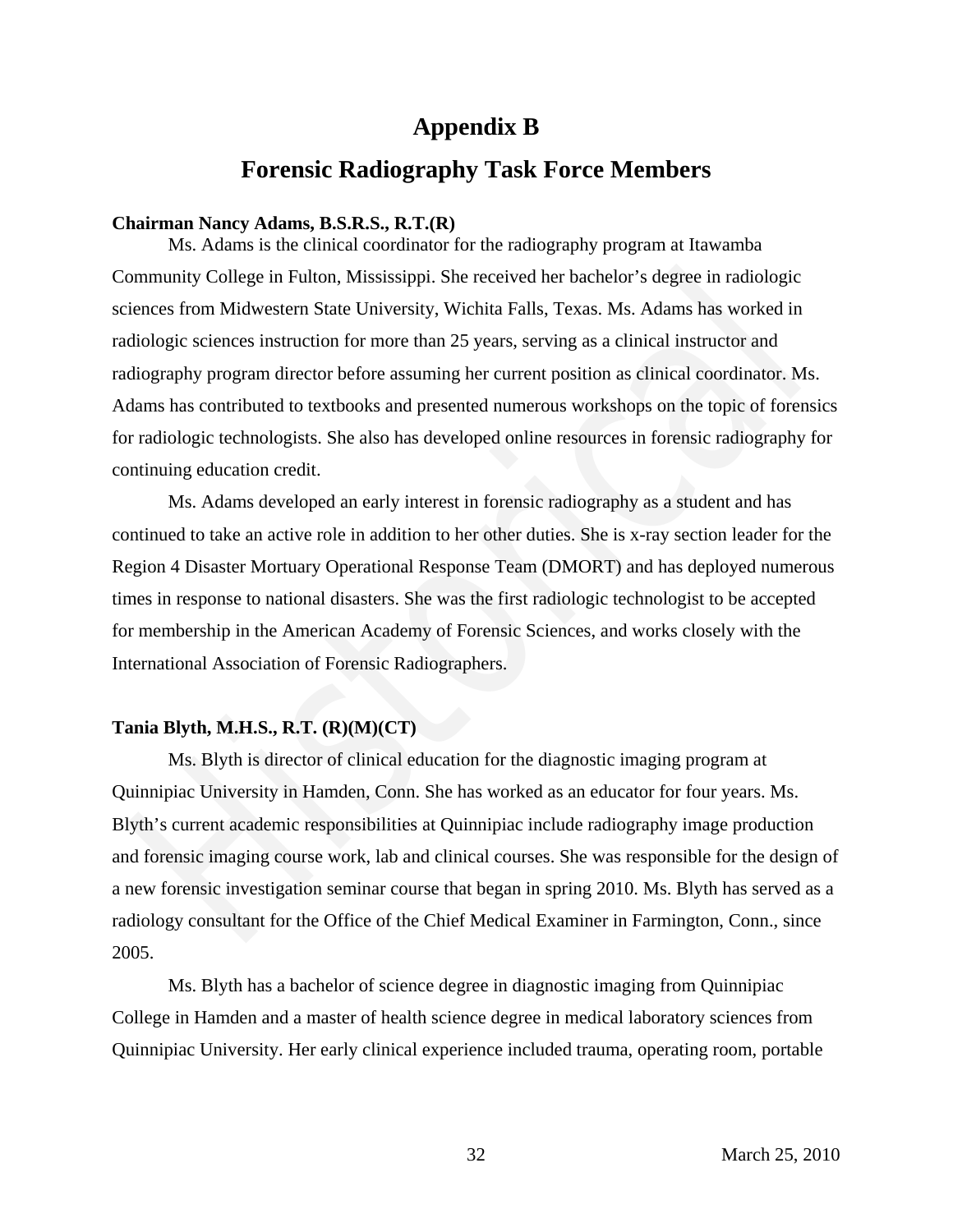and general radiography, as well as mammography. Ms. Blyth has published and presented workshops on forensic imaging topics.

### **Dale E. Collins, M.S., R.T.(R)(M)(QM), RDMS, RVT**

Mr. Collins is employed as a full-time sonographer performing general, vascular and interventional sonography in Anchorage, Alaska. He also is a faculty member of the University of Arkansas for Medical Sciences medical imaging department, serving as clinical coordinator for the university's radiologist assistant program. Mr. Collins also is a faculty member of Massachusetts General Hospital Institute of Health Professions medical imaging program.

Mr. Collins received his master's degree in vocational education from the University of Alaska Anchorage in 1998, a bachelor's degree from Midwestern State University in Wichita Falls, Texas, in 1992 and two associate degrees in 1987. He has worked in medical imaging since 1984 when he began his career with the United States Air Force radiography program. Mr. Collins served as the first program director of the University of Alaska Anchorage radiography program and as faculty and program director at the State University of New York Upstate Medical Center in Syracuse. He continues to develop and administer online course material for the programs he is associated with and writes about issues related to medical imaging education. entertional sonography in Anchorage, Alaska. He also is a faculty member of the University arknassa for Medical Sciences medical imaging department, serving as clinical coordinator<br>
the university's radiologist assistant p

# **Linda K. Holden, M.S., R.T.(R)(QM), RDMS, FASRT**

 Linda K. Holden is the imaging director at Western Medical Associates in Casper, Wyo., and currently is the Chairman of the Board of Directors of the ASRT.

 Ms. Holden received her master's degree in health services administration and management from Regis University in Denver, Colo., in 2000. She has worked in the radiologic sciences in many specialties and positions, including radiographer, sonographer, assistant manager, manager and educator.

 While in education Ms. Holden was the program's clinical coordinator and initiated the first ultrasound program in the state of Wyoming. Ms. Holden prides herself on becoming a member of every ASRT affiliate that she has visited. Currently, she is a member of 18 ASRT affiliates around the country.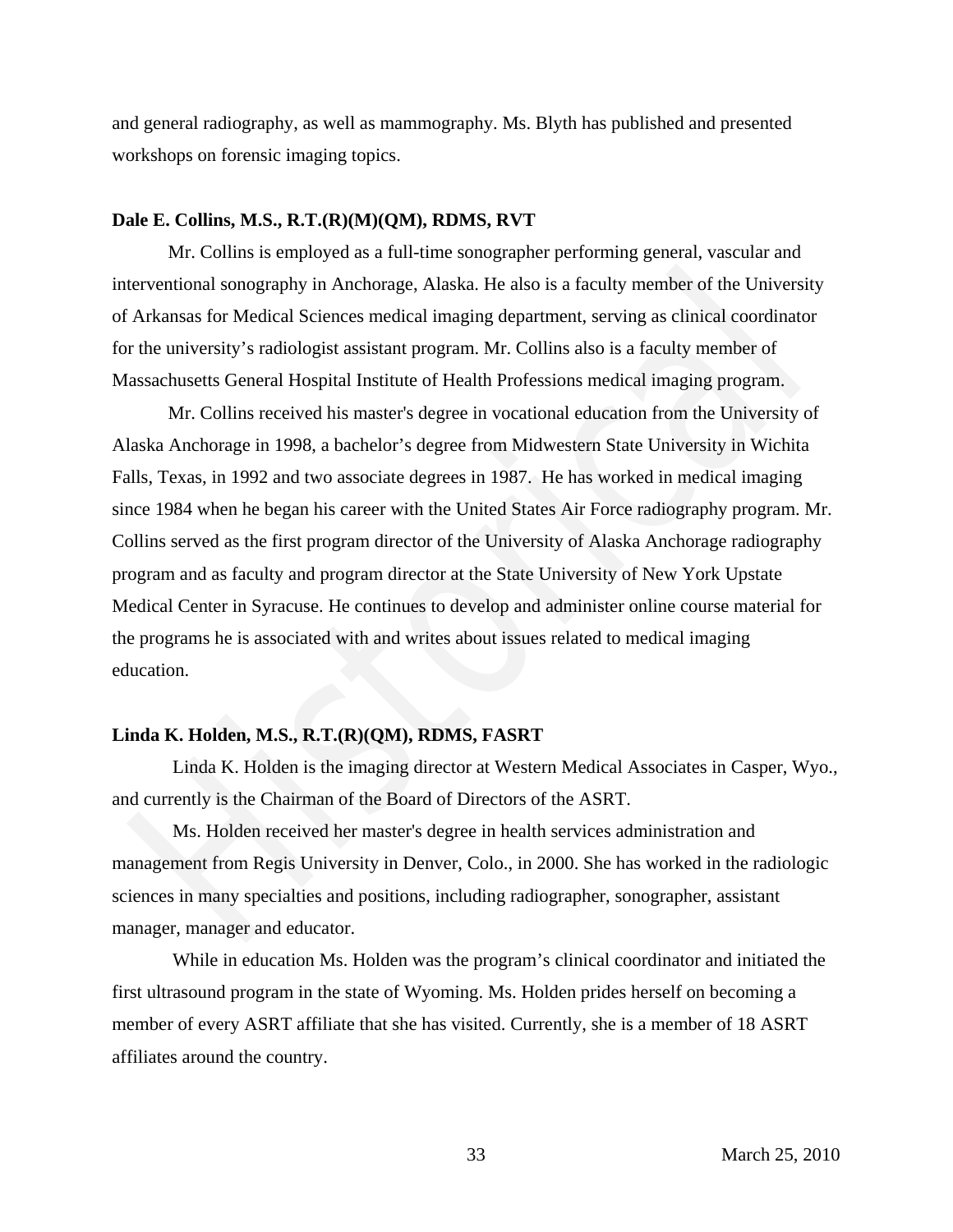# **Linda W. Jainniney, B.S., R.T.(R)(T), ROCC**

Mrs. Jainniney is the Radiation Oncology Manager at the AnMed Health Cancer Center in Anderson, S.C. Mrs. Jainniney received her bachelor's degree in radiation therapy from the Medical College of Georgia in 1999. She has worked in radiologic sciences for more than 10 years, serving as a chief radiation therapist before becoming a department manager.

### **Stephanie Johnston, M.S.R.S., R.T.(R)(M)(BS)**

Stephanie Johnston is director of the Breast Center of Texoma in Wichita Falls, Texas. Ms. Johnston completed her radiography education at Doña Ana Community College in Las Cruces, N.M. She received her bachelor's degree from New Mexico State University in Las Cruces and most recently received her master's degree in radiologic science from Midwestern State University in Wichita Falls, Texas. Ms. Johnston is an active lecturer and researcher in mammography and management.

### **Thomas R. King, B.S.R.S., R.T.(R)**

Mr. King is the imaging projects coordinator for Salem Hospital in Salem, Ore. He also has served as a clinical coordinator and instructor; he has practiced as a radiologic technologist for more than five years. Mr. King is involved as a forensic radiographer with several forensic and disaster organizations, including the National Disaster Medical System and the Disaster Mortuary Operational Response Team (Region 10). He currently is working on a master's degree in business administration. Example 2011 and Margarettical Service Becoming a department manager.<br>
The serving as a chief radiation therapist before becoming a department manager.<br>
The Serving as a chief radiation therapist before becoming a departme

# **Diane Mayo, R.T.(R)(CT)**

Ms. Mayo is quality assurance coordinator in diagnostic imaging at St. Dominic Hospital in Jackson, Miss. She also serves as the clinical site coordinator for Copiah-Lincoln Community College in Wesson, Miss. Ms. Mayo completed a certificate program at St. Dominic-Jackson Memorial Hospital and has worked in the radiological sciences for more than 35 years in many capacities, including diagnostic radiography, computed tomography supervisor, special procedures supervisor, quality assurance technologist and clinical site coordinator.

Ms. Mayo currently serves as president of the ASRT Board of Directors. She appointed members to the Forensic Radiography Task Force.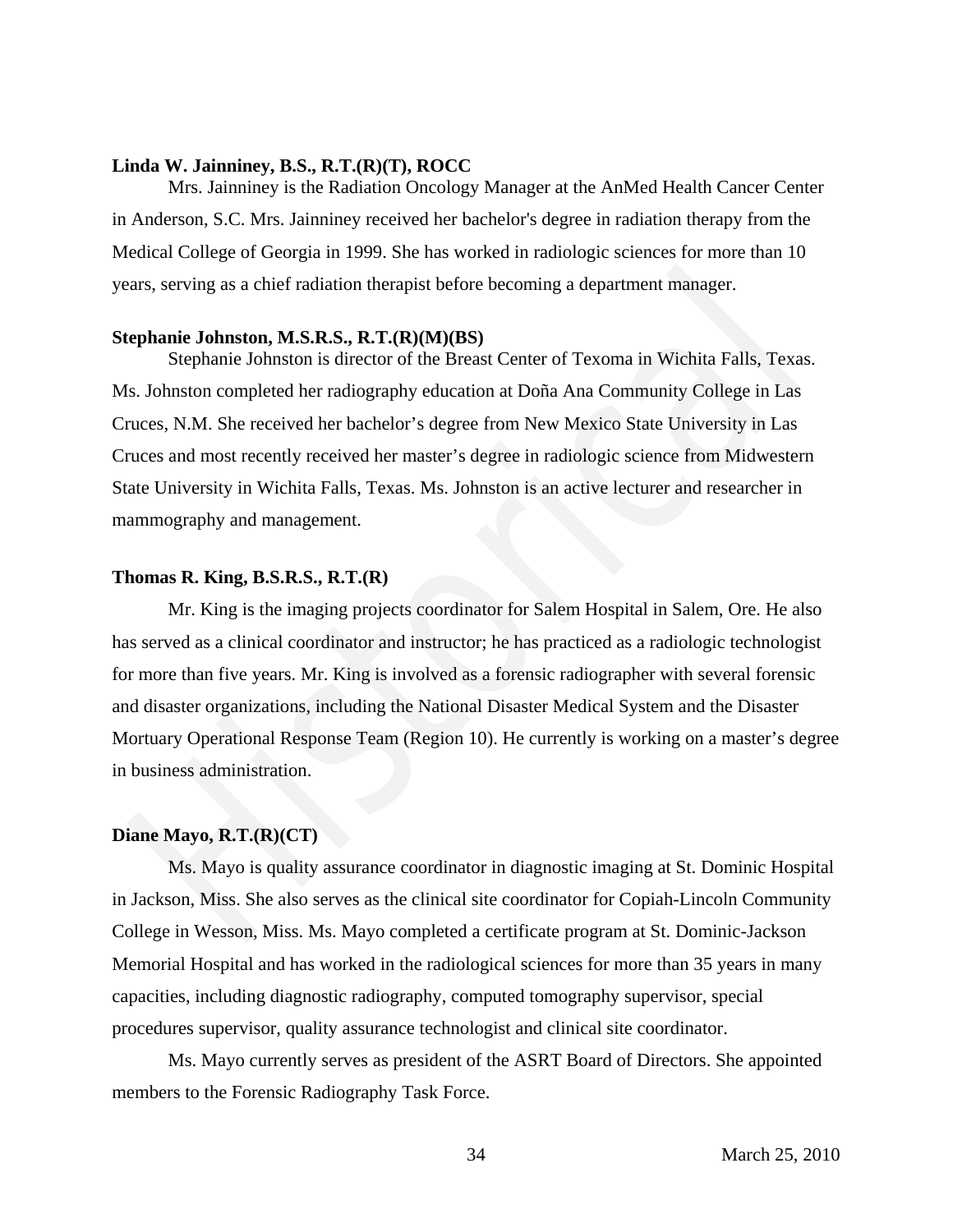# **Connie L. Mitchell, M.A., R.T.(R)(CT)**

Ms. Mitchell is an assistant professor and radiography program director at the University of Nebraska Medical Center in Omaha. She received her master's degree in health education from the University of Nebraska at Omaha in 2001 and her undergraduate degree in health care administration from Bellevue University, Omaha, in 1995. Ms. Mitchell has worked at the University of Nebraska Medical Center for almost 40 years since becoming certified in radiography. She has served as an assistant instructor, instructor, clinical supervisor, clinical education coordinator and assistant professor and instructor before becoming radiography program director. ministration from Bellevue University, Omaha, in 1995. Ms. Mitchell has worked at the<br>uiversity of Nebraska Medical Center for almost 40 years since becoming certified in<br>diography. She has served as an assistant instructo

Ms. Mitchell is a past president and chairman of the ASRT; she formed the ASRT Task Force on Forensic Radiography in 2007. She traveled to the United Kingdom for information and education needs of forensic radiography in the U.K. Ms. Mitchell currently serves on the Mass Fatality Committee of the Omaha Metropolitan Medical Response System.

# **James B. Temme, M.P.A., R.T.(R)(QM), FASRT**

Mr. Temme is the associate director of radiation science technology education at the University of Nebraska Medical Center in Omaha. He received his master of science degree in public administration from the University of Nebraska Medical Center in 1984 and a bachelor of science in radiologic technology in 1974.

Mr. Temme is the president-elect of ASRT and a life member of the Nebraska Society of Radiologic Technologists. He has been a frequent speaker at meetings and symposia on the role of radiologic technologists during terrorist events.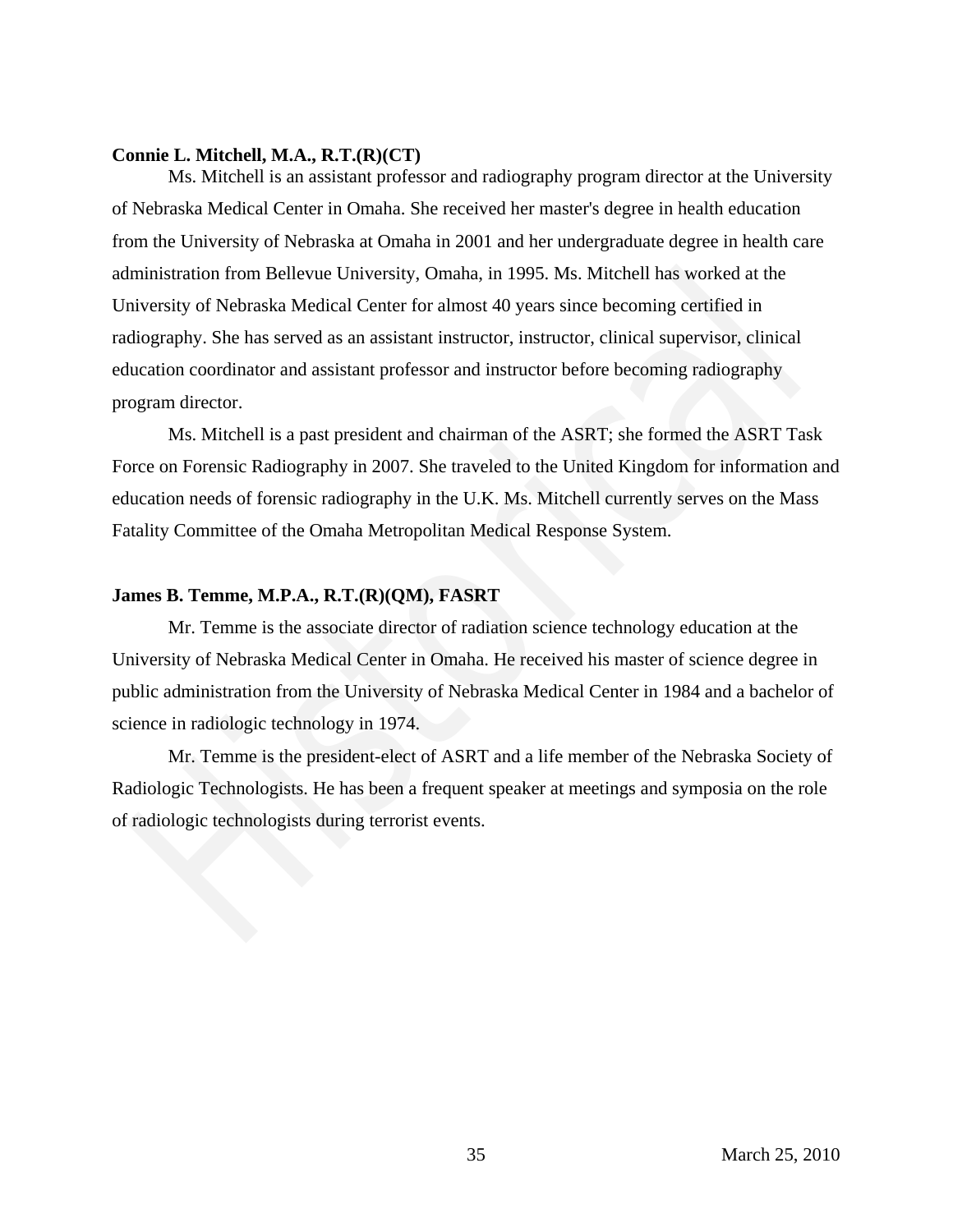# **Appendix C**

Some terms that are mentioned in the paper and may be less familiar to forensic practitioners than to those in the radiologic science professions. A few of these terms are defined below:

*Chain of evidence.* Formal documentation of the custody and path of evidence to establish that each person had possession or custody of the evidence. The purpose is to ensure that the evidence will maintain integrity and be admissible in court. Similar terms are chain of custody and continuity of evidence.

*Computed tomography (CT).* This medical imaging technique combines special tomographic xray equipment with computers to produce multiple cross-sectional images of the body for viewing on a workstation monitor. Using special algorithms, CT images can be postprocessed into 3-D models.

*Contrast medium*. Contrast media or contrast agents are internally administered substances that have a different opacity when viewed on a radiographic or other diagnostic image. Use of contrast media seldom is used in postmortem radiography and CT because the blood system generally distributes the contrast.

*Digital radiography*. Increasingly, the images produced by x-rays are being captured, stored, transmitted and displayed using digital systems. Computed radiography uses a photostimulable storage phosphor that adapts to conventional analog systems and direct radiography uses special digital converters to detect and capture the image. DR eliminated "wet processing" and "wet reading," or the actual film development and reading on a light box. The technology also introduced many postprocessing adjustments that allow operators to compensate for technical factors after an image is captured. **acin of evidence.** Formal documentation of the custody and path of evidence to establish that<br>the person had possession or custody of the evidence. The purpose is to ensure that the<br>dience will maintain integrity and be a

*Fluoroscopy.* This is a form of radiography that captures x-rays on an image intensifier and projects still or moving images in a sequence onto a monitor.